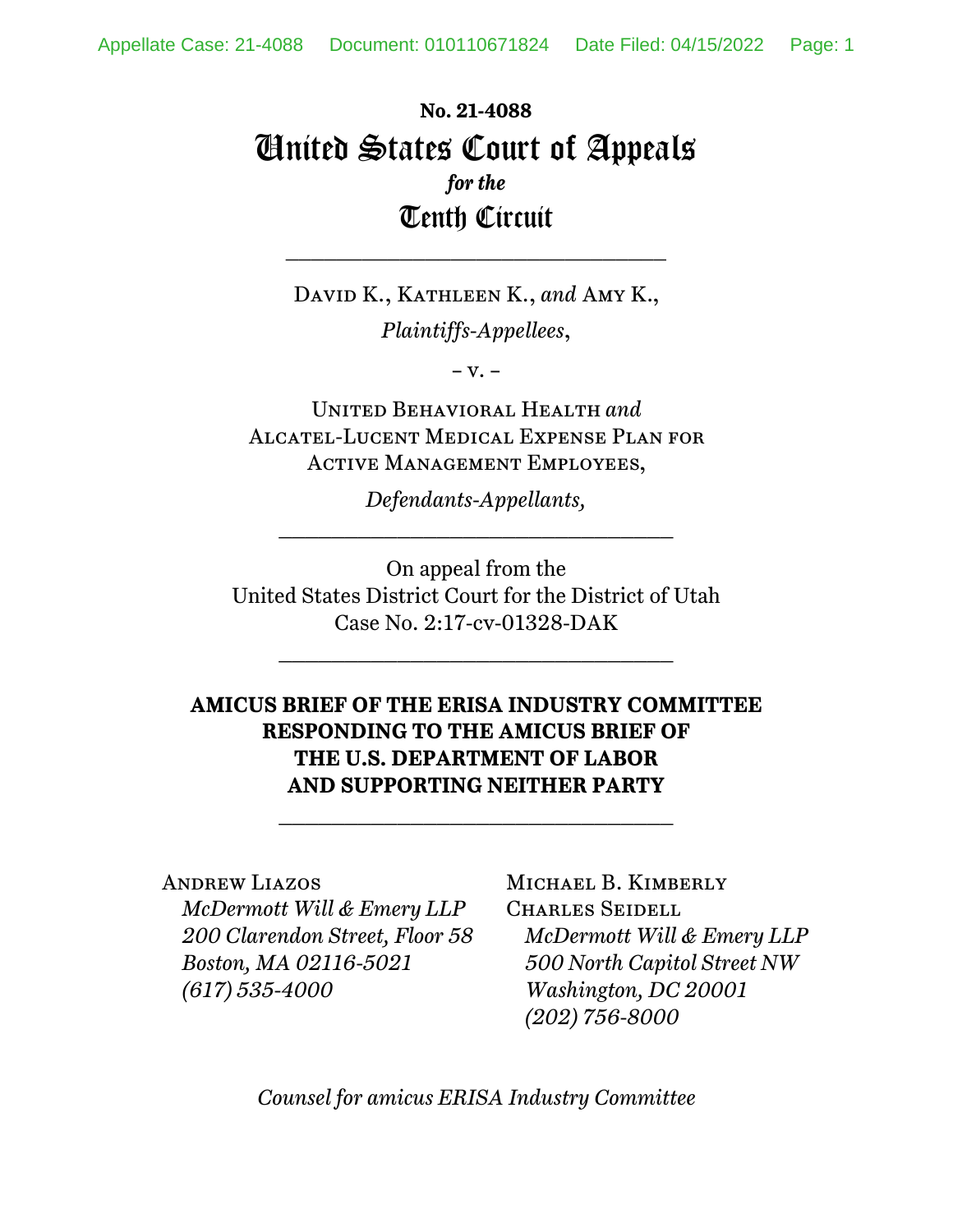## **CORPORATE DISCLOSURE STATEMENT**

Pursuant to Federal Rules of Appellate Procedure 26.1 and 29(a)(4)(A), undersigned counsel certifies that amicus ERISA Industry Committee is not a subsidiary of any other corporation and does not issue stock.

/s/ *Michael B. Kimberly*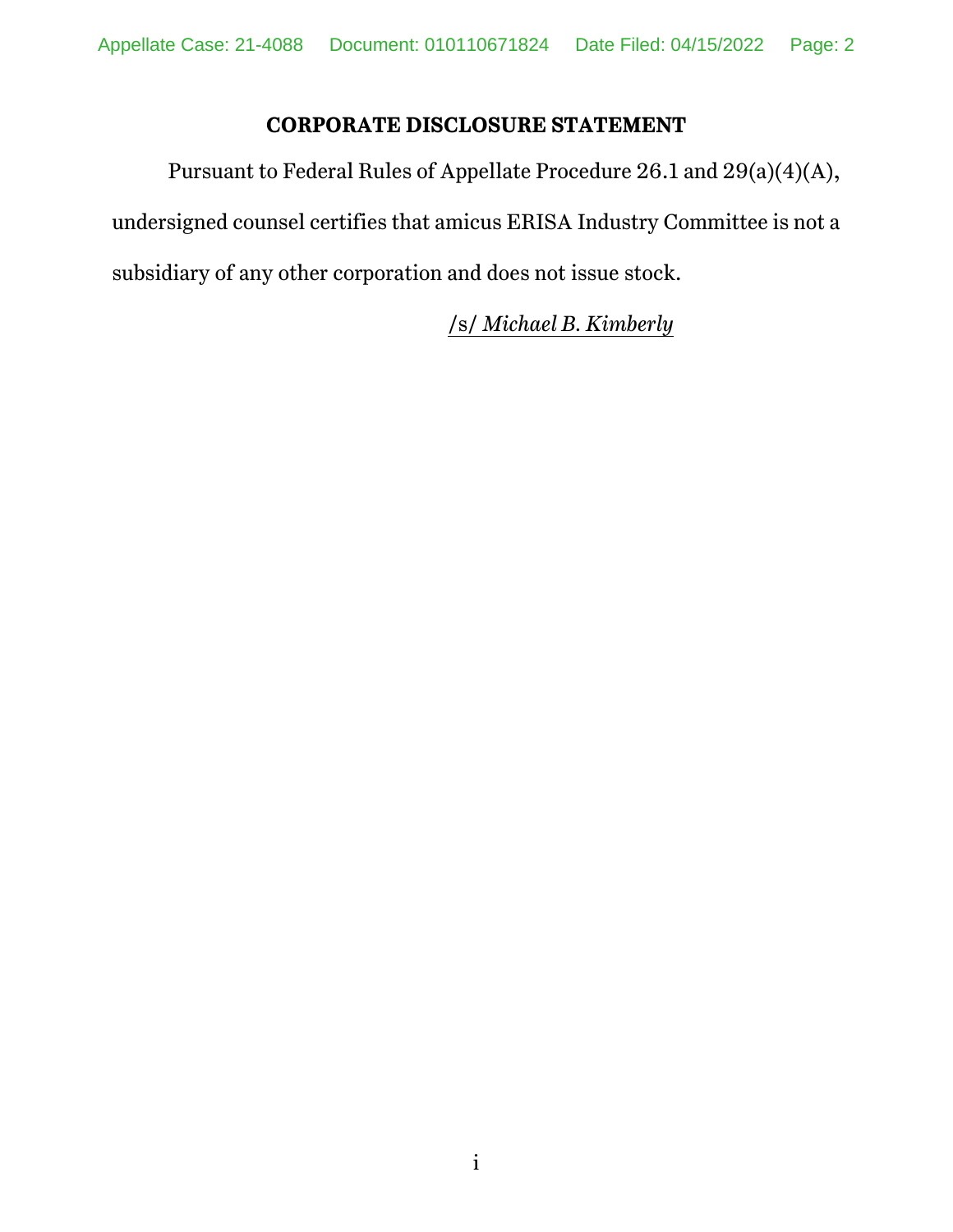# **TABLE OF CONTENTS**

| Ι. | DOL may not rewrite its regulations outside of notice and                                                              |  |  |  |
|----|------------------------------------------------------------------------------------------------------------------------|--|--|--|
|    | A. DOL's interpretation of its own regulations is inconsistent                                                         |  |  |  |
|    | There are good policy reasons underlying differential<br>B.<br>treatment of healthcare and disability benefits         |  |  |  |
|    | C. DOL's interpretation of the regulations in its amicus brief is<br>not entitled to deference under Auer and Kisor 15 |  |  |  |
|    | II. Permitting DOL to rewrite its regulations in an <i>amicus</i> brief                                                |  |  |  |
|    | A. Notice-and-comment rulemaking serves important values,<br>including transparency and accountability to the public17 |  |  |  |
|    | DOL's effort to circumvent the APA with a late-stage<br><b>B.</b>                                                      |  |  |  |
|    |                                                                                                                        |  |  |  |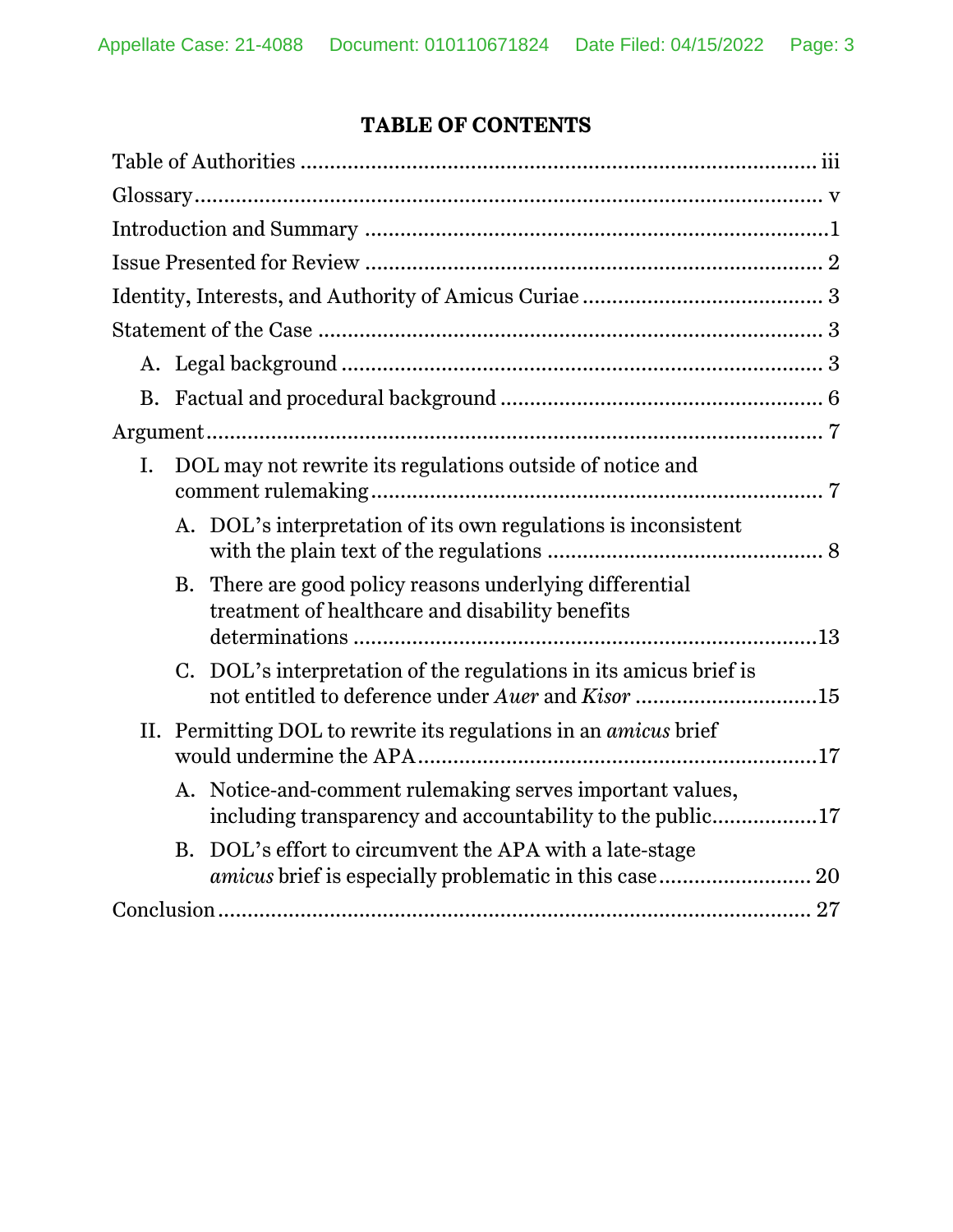# **TABLE OF AUTHORITIES**

| AHA v. Bowen,                                                             |
|---------------------------------------------------------------------------|
| Auer v. Robbins,                                                          |
| Bates v. United States,                                                   |
| Batterton v. Marshall,                                                    |
| Chevron U.S.A. Inc. v. Echazabal,                                         |
| Chevron U.S.A. Inc. v. Natural Resources Defense Council, Inc.,           |
| Christenson v. Harris County,                                             |
| Christopher v. SmithKline Beecham Corp.,                                  |
| Chrysler Corp. v. Brown,                                                  |
| FCC v. Fox Television Stations, Inc.,                                     |
| Guardian Fed. Savings & Loan Assoc. v. Fed. Savings & Loan<br>Ins. Corp., |
| Kisor v. Wilkie,                                                          |
| Mary D. v. Anthem Blue Cross Blue Shield,                                 |
| Metro Life Ins. Co. v. Glenn,                                             |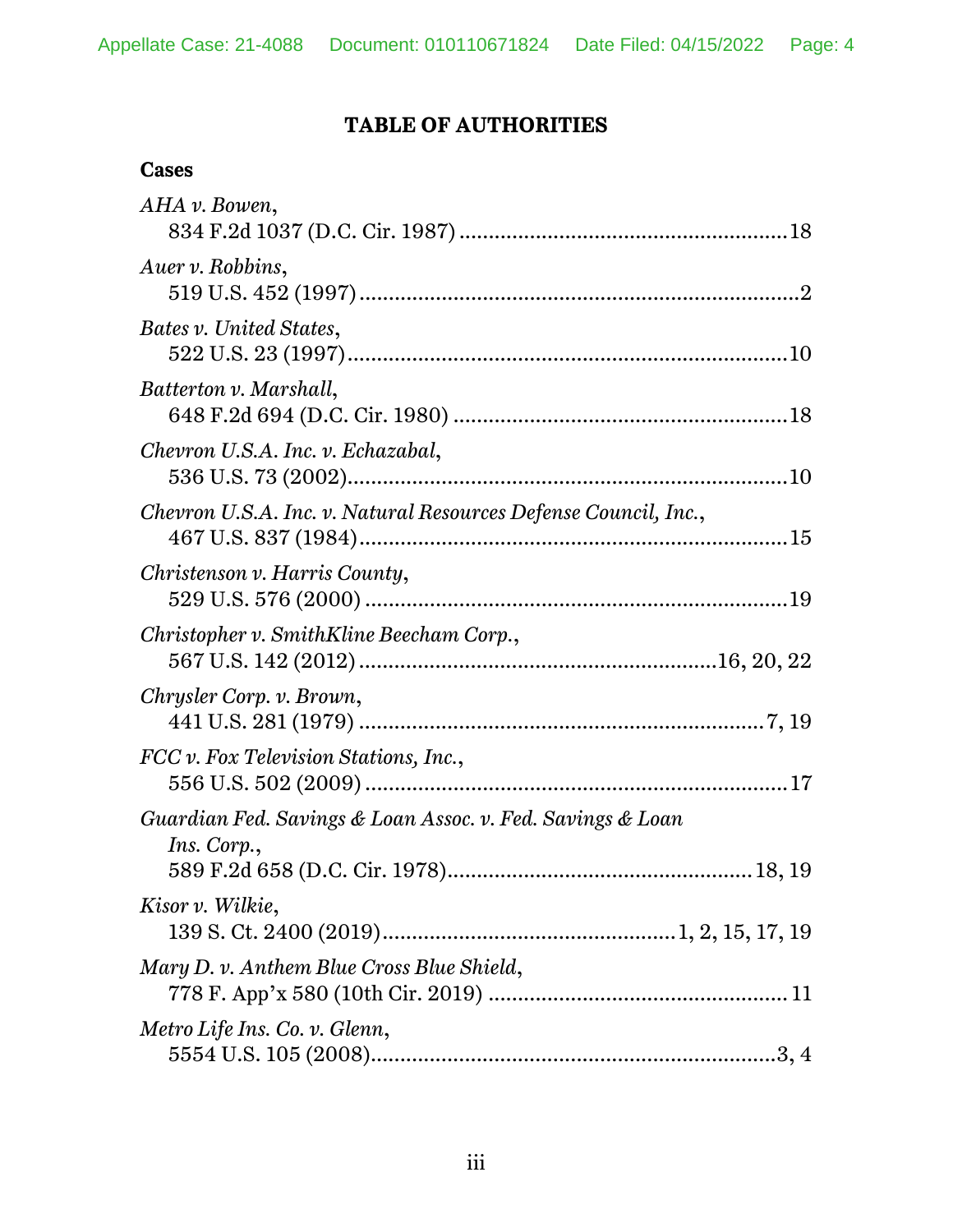# Cases-continued

| $NAHB$ v. Defenders of Wildlife,        |  |
|-----------------------------------------|--|
| NLRB v. SW General, Inc.,               |  |
| Russello v. United States,              |  |
| Smiley v. Citibank (S.D.), N.A.,        |  |
| Texaco v. FPC,                          |  |
| Thomas Jefferson University v. Shalala, |  |
| United States v. Morton Salt Co.,       |  |
| Varity Corp. v. Howe,                   |  |
| <b>Statutes and other authorities</b>   |  |
| 5 U.S.C.                                |  |
|                                         |  |
| 29 U.S.C.                               |  |
|                                         |  |
|                                         |  |
|                                         |  |
|                                         |  |
| 29 C.F.R.                               |  |
|                                         |  |
|                                         |  |
|                                         |  |
| 45 C.F.R.                               |  |
|                                         |  |
|                                         |  |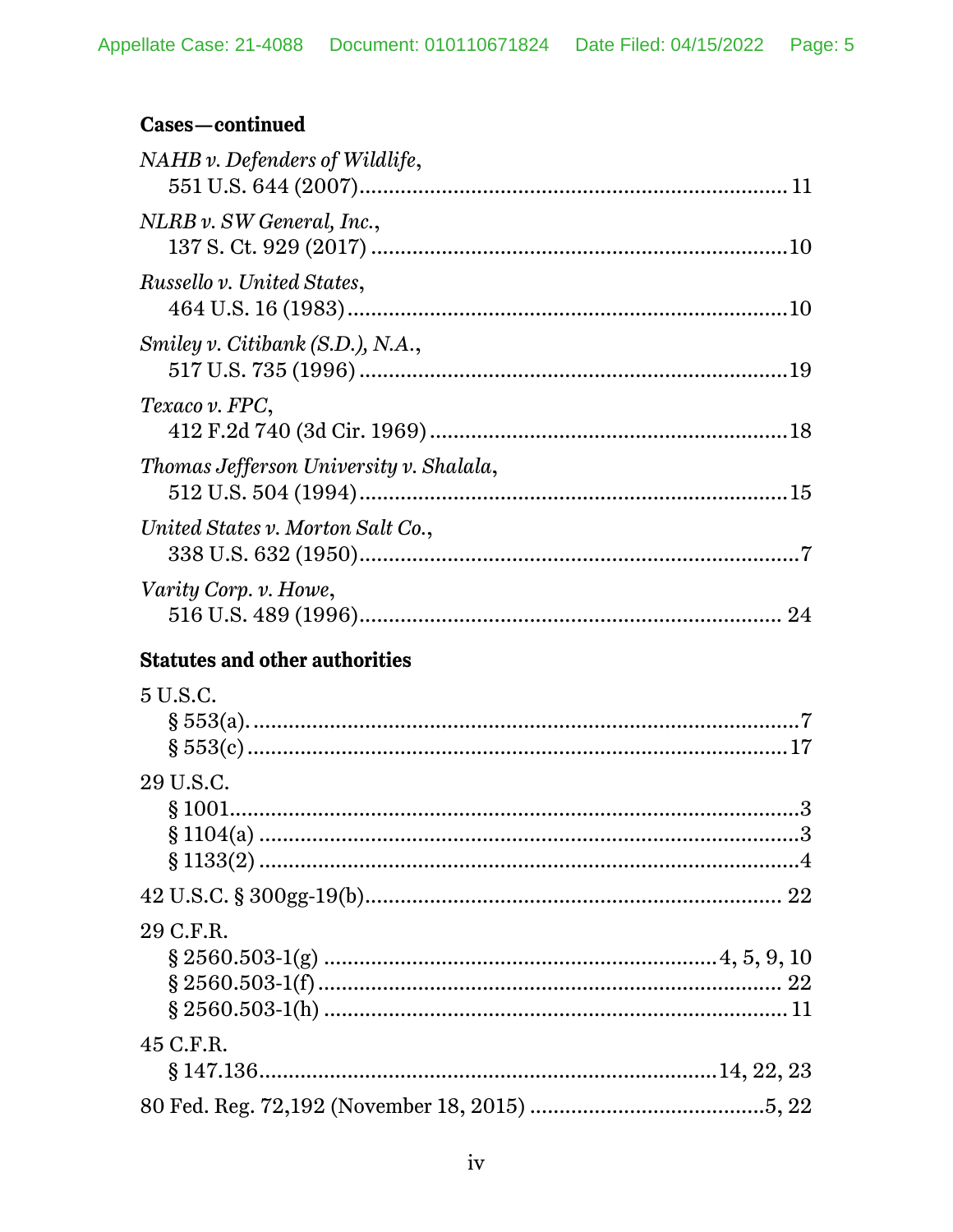# **Statutes and other authorities—continued**

| Pat McCarran, Three Years of the Federal Administrative Procedure<br>Act - A Study in Legislation, 38 Geo. L. J. 574, 589 (1950)18 |  |
|------------------------------------------------------------------------------------------------------------------------------------|--|
| American Benefits Council, Comment on 2016 Claims Procedure<br><b>Regulation Amendment for Plans Providing Disability Bene-</b>    |  |
| American Council of Life Insurers, Comment on 2016 Claims<br>Procedure Regulation Amendment for Plans Providing Disa-              |  |
| National Business Group on Health, Comment on 2016 Claims<br>Procedure Regulation Amendment for Plans Providing Disa-              |  |
| NFL Player Disability & Neurocognitive Benefit Plan,<br>Comment on 2016 Claims Procedure Regulation Amendment<br>20, 21            |  |

## **GLOSSARY**

| <b>ACA</b> | Patient Protection and Affordable Care Act      |
|------------|-------------------------------------------------|
| <b>DOL</b> | Department of Labor                             |
| ERISA      | Employee Retirement Income Security Act of 1974 |
| <b>IRO</b> | Independent Review Organization                 |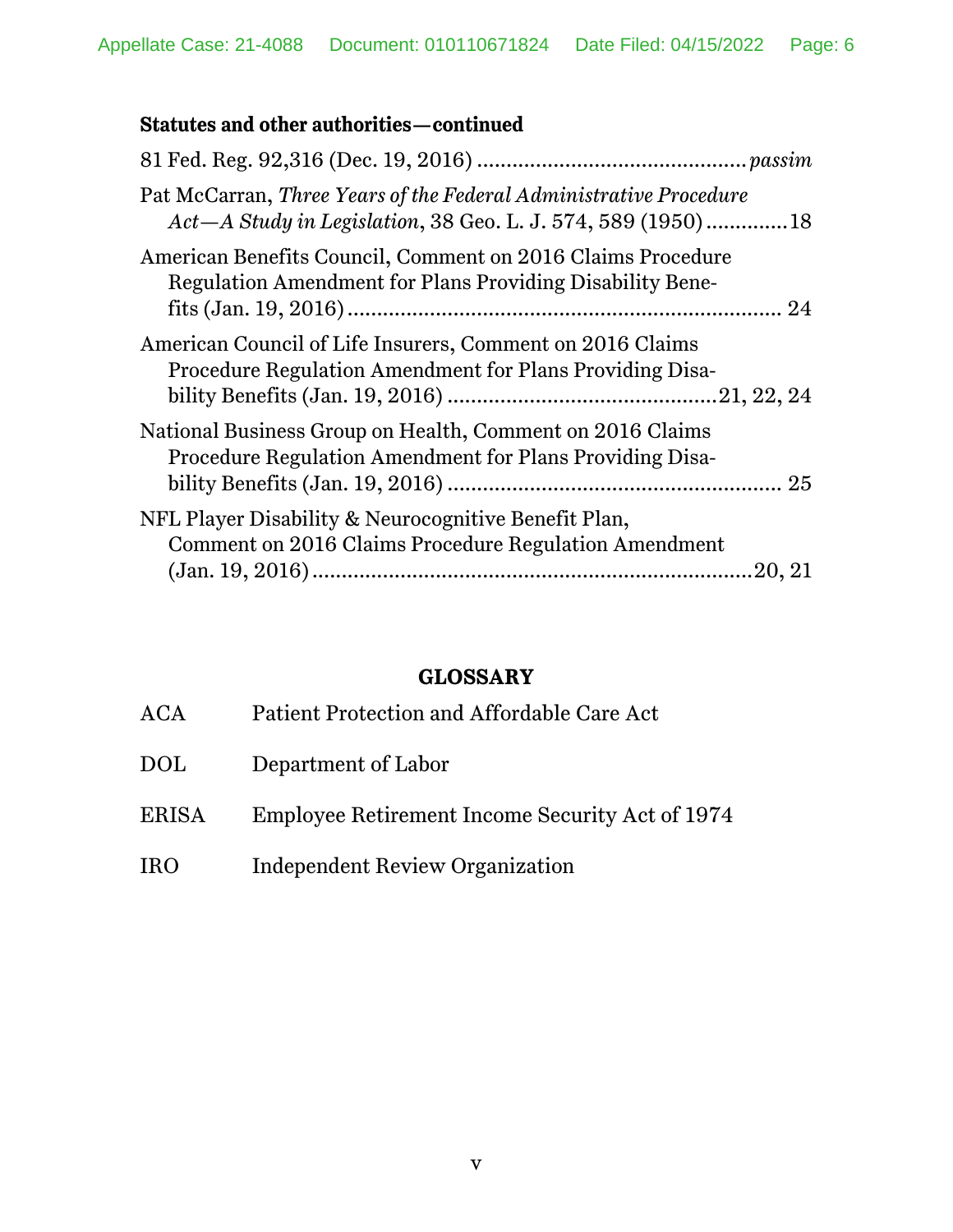#### **INTRODUCTION AND SUMMARY\***

The dispute between the parties in this case is nearly a decade old, dating back to 2013. Now, for the very first time in this long-running litigation, the Department of Labor (DOL) has appeared and filed an amicus brief urging the Court to affirm on the basis of a novel and counter-textual "interpretation" of its own regulations. DOL's reframing of its regulations is flatly inconsistent with the plain regulatory text and, if adopted by this Court, would amount to a substantive amendment of those regulations without notice-and-comment rulemaking.

In *Kisor v. Wilkie*, 139 S. Ct. 2400 (2019), the Supreme Court recently disapproved agency efforts to amend regulations through *amicus* briefs filed in court. *Kisor* confirmed what common sense suggests—that an agency's alteration of existing regulations must be made through the transparent and inclusive notice-and-comment procedures required by the Administrative Procedure Act, and not surreptitiously in court filings. The circumstances here prove the importance of that rule: There are compelling policy reasons for rejecting DOL's proposal to impose the same procedural requirements for health-benefits

<sup>\*1</sup> Pursuant to Rule 29(a)(4)(E), *amicus* states that no party's counsel authored this brief in part or in whole, and no party or party's counsel or individual other than *amicus* contributed financially to the preparation or submission of this brief. Pursuant to Rule 29(a)(2), counsel for *amicus* states further that he has conferred with counsel for the parties, and none opposes the filing of this brief.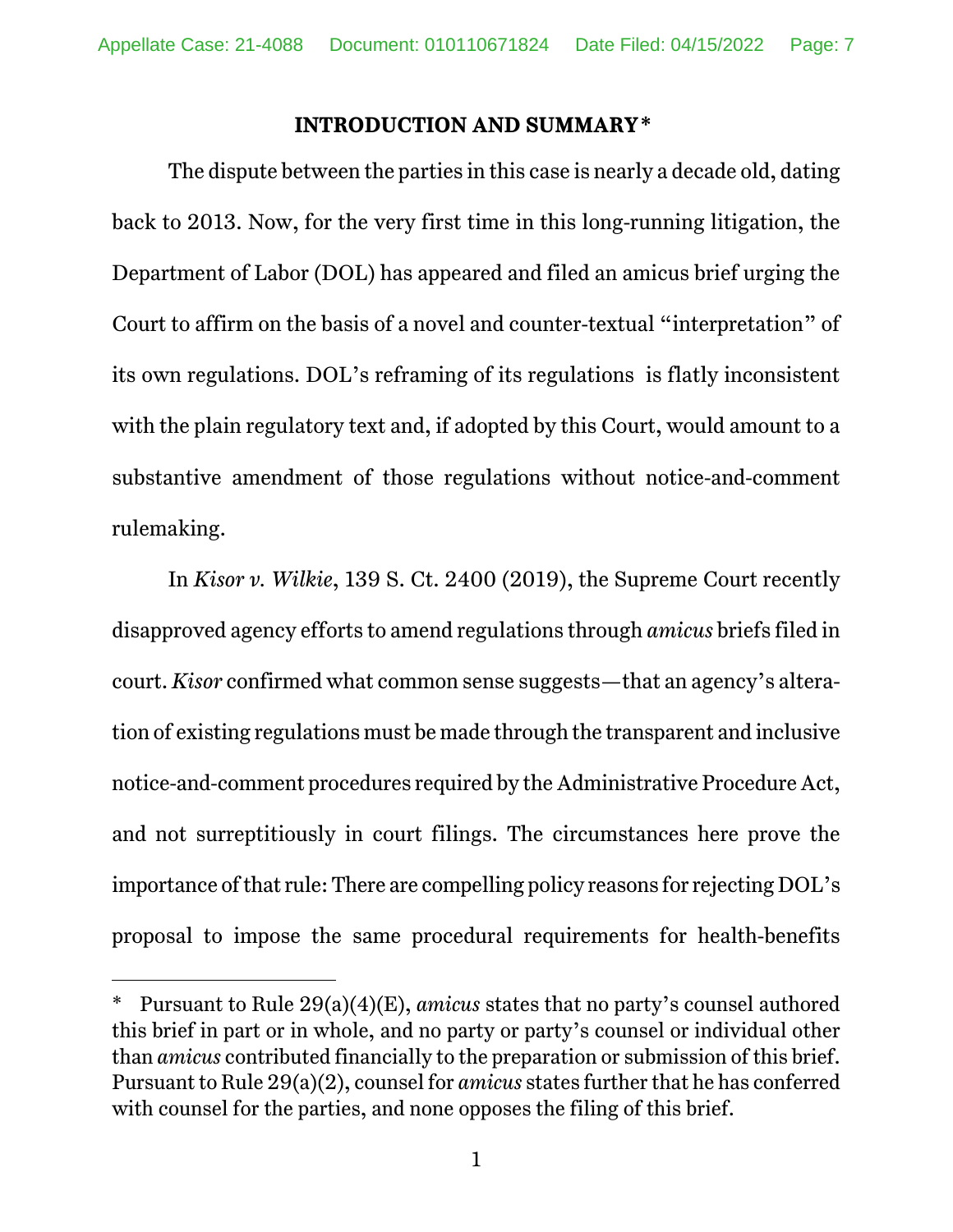determinations and disability-benefits determinations. *Amicus* the ERISA Industry Committee (ERIC) takes no position on the wisdom of those arguments. We instead submit this brief to make a simpler point—that agencies like DOL may not use briefs in litigation to bypass the APA and deprive members of the regulated public their opportunity to participate in rulemaking procedures. That is just what DOL is attempting in this case. At a minimum, therefore, the Court should not afford DOL's counter-textual approach any deference under *Kisor* or *Auer v. Robbins*, 519 U.S. 452 (1997). But more than that, the Court should reject it as plainly inconsistent with the regulations that DOL itself has adopted.

To be clear, if the DOL would like to amend its regulations to conform them to its newfound views, it may in theory do so—but only through the inclusive processes of notice-and-comment rulemaking, which would give ERIC and its members an opportunity to make their arguments and present their evidence in favor of or against the change. Short of that, the Court should reject the position announced in DOL's *amicus* brief.

#### **ISSUE PRESENTED FOR REVIEW**

Whether DOL's interpretation of its regulations, as announced for the first time in its *amicus* brief before this Court, is inconsistent with the regulatory text and should be rejected as an improper effort to circumvent the APA.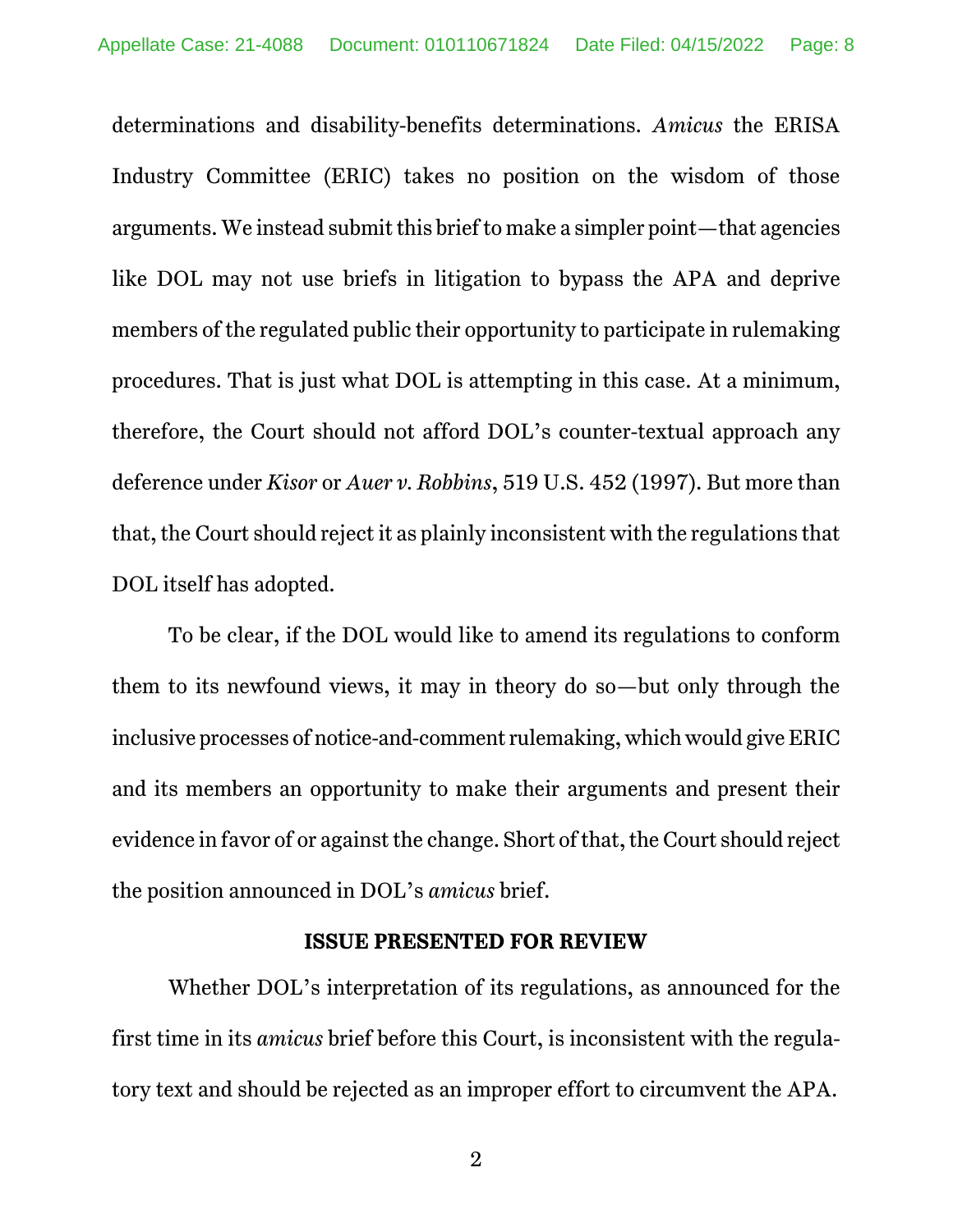#### **IDENTITY, INTERESTS, AND AUTHORITY OF AMICUS CURIAE**

ERIC is a national nonprofit organization that exclusively represents large employers throughout the United States in their capacity as sponsors of employee benefit plans for their nationwide workforces. With member companies that are leaders in every sector of the economy, ERIC is the voice of large employer plan sponsors on federal, state, and local public policies impacting their ability to sponsor benefit plans for active and retired workers, as well as their families. The questions at issue here directly implicate ERIC's interests as they concern the requirements for benefit plans such as those sponsored by ERIC's members, which will bear on the costs and other key attributes of those plans.

#### **STATEMENT OF THE CASE**

#### **A. Legal background**

The Employee Retirement Income Security Act of 1974 (ERISA) provides minimum standards for voluntarily established benefit plans in private industry. 29 U.S.C. § 1001 *et seq*. ERISA imposes fiduciary duties on plan administrators, requiring that they "discharge [their] duties with respect to a plan solely in the interest of the participants and beneficiaries." 29 U.S.C. § 1104(a); *see Metro Life Ins. Co. v. Glenn*, 5554 U.S. 105, 115 (2008). Consistent with this special standard of care, Section 503(2) of ERISA requires all employee benefit plans to "afford a reasonable opportunity to any participant whose claim for benefits has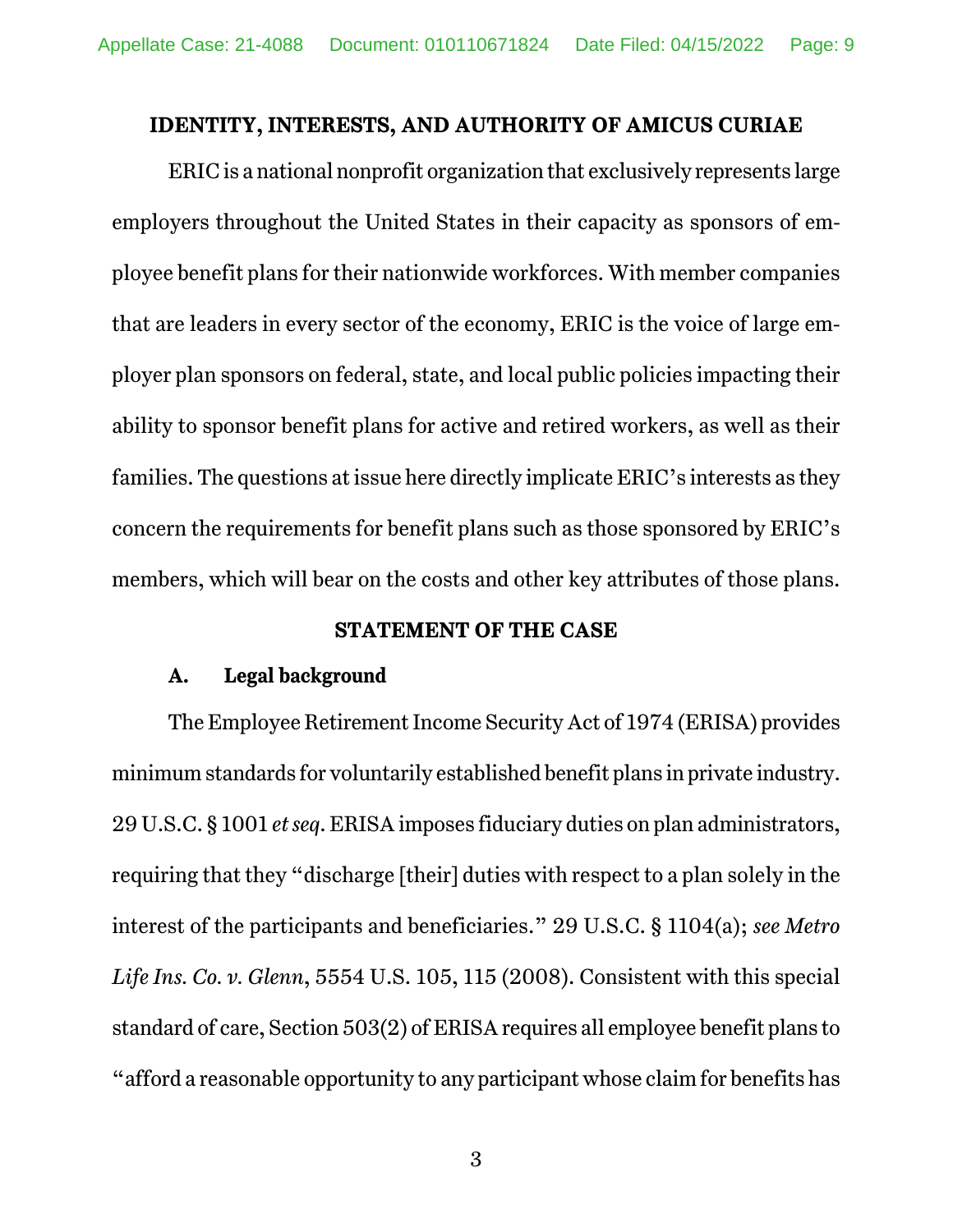been denied for a full and fair review." 29 U.S.C. § 1133(2). And to make sure these requirements have teeth, ERISA provides for "judicial review of individual claim denials." *Metro Life*, 554 U.S. at 115.

DOL has promulgated regulations to implement the "full and fair review" requirement. Those regulations establish a variety of substantive and procedural requirements for when a plan administrator seeks to deny a claim. 29 C.F.R. § 2560.503-1. All adverse benefit termination notifications must be written "in a manner calculated to be understood by the claimant" and must include "[t]he specific reason or reasons for the adverse determination" and "[r]eference to the specific plan provisions on which the determination is based." 29 C.F.R.  $\S 2560.503-1(g)(1), (g)(1)(i)-(ii).$ 

When a claim for ERISA-covered welfare benefits results in an adverse benefit determination "based on medical necessity," DOL regulations specify that the notification must include "either an explanation of the scientific or clinical judgment for the determination, applying the terms of the plan to the claimant's medical circumstances, or a statement that such explanation will be provided free of charge upon request."  $29$  C.F.R. §  $2560.503-1(g)(1)(v)(B)$ . The regulation establishes the same requirement regardless of whether the plan makes an adverse determination concerning health benefits or disability benefits—*except that* when the plan denies disability benefits, the notification must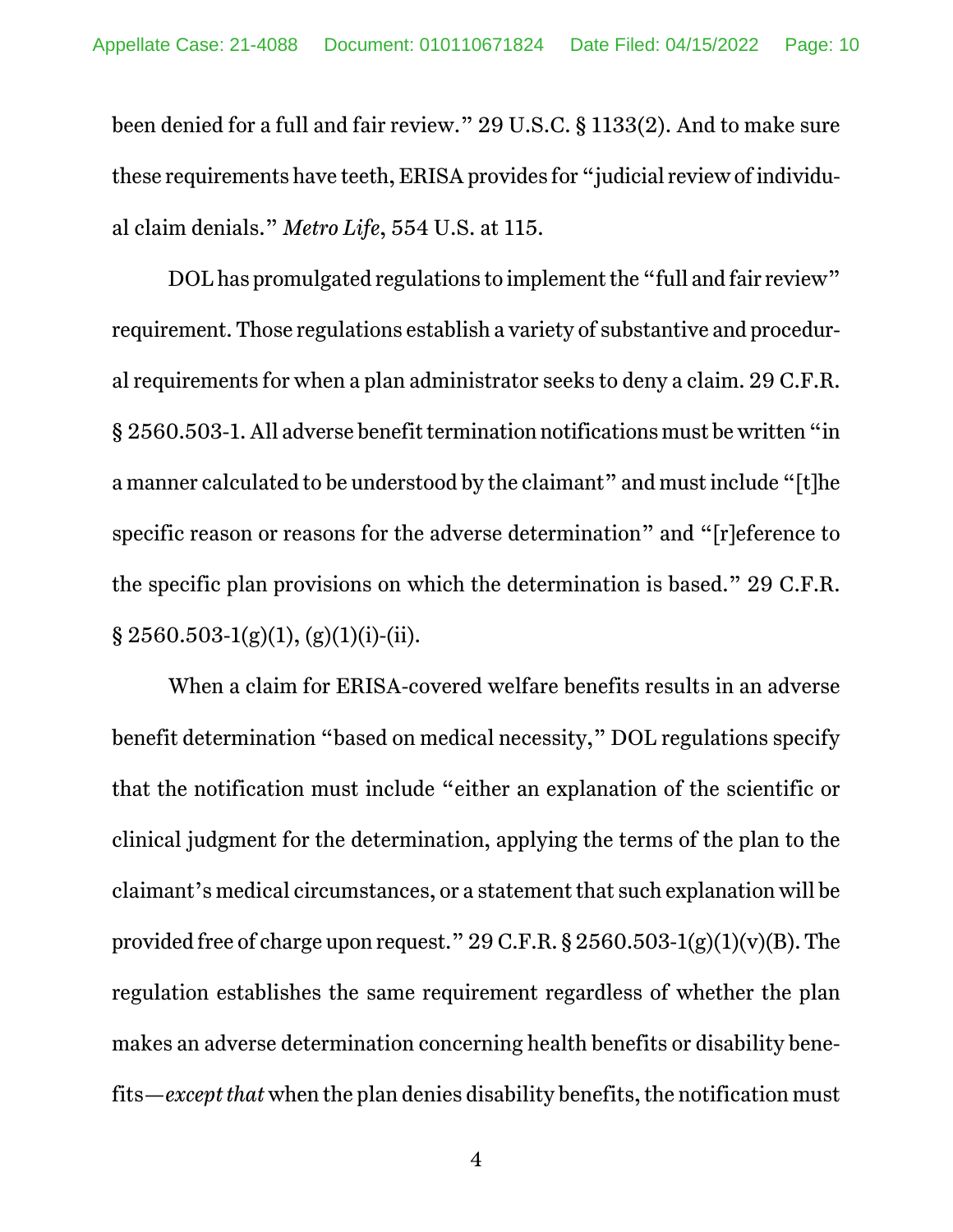*also* contain "an explanation of the basis for disagreeing with or not following" "[t]he views presented by the claimant to the plan of health care professionals treating the claimant." 29 C.F.R. § 2560.503-1(g)(1)(vii)(A)(i). The same is not required by the written regulation for notifications of denials of health benefits.

The different requirements for health-benefit and disability-benefit determinations grew out of the Affordable Care Act of 2010. *See generally* 81 Fed. Reg. 92,316 (Dec. 19, 2016). The ACA "enhance[d]" ERISA's requirements "with added procedural protections and consumer safeguards for claims for group health benefits," but not disability benefits. *Id.* DOL implemented the ACA by, among other things, promulgating a new rule in 2015, codifying "the right of claimants to respond to new and additional evidence and rationales and the requirement for independence and impartiality of the persons involved in making benefit determinations." *Id*. (citing 80 Fed. Reg. 72,192).

More than a year later, DOL separately updated its rules governing disability claims procedures so that those protections did not fall behind those in the health-benefit context. *Id.* at 92,317. Using "the amendments to the claims regulation for group health plans . . . as an appropriate model" (*id.*), DOL "carefully selected among the ACA amendments . . . and incorporated into the proposal only certain of the basic improvements in procedural protections and consumer safeguards." *Id.* at 92,318. The updated rule "also include [d] several adjust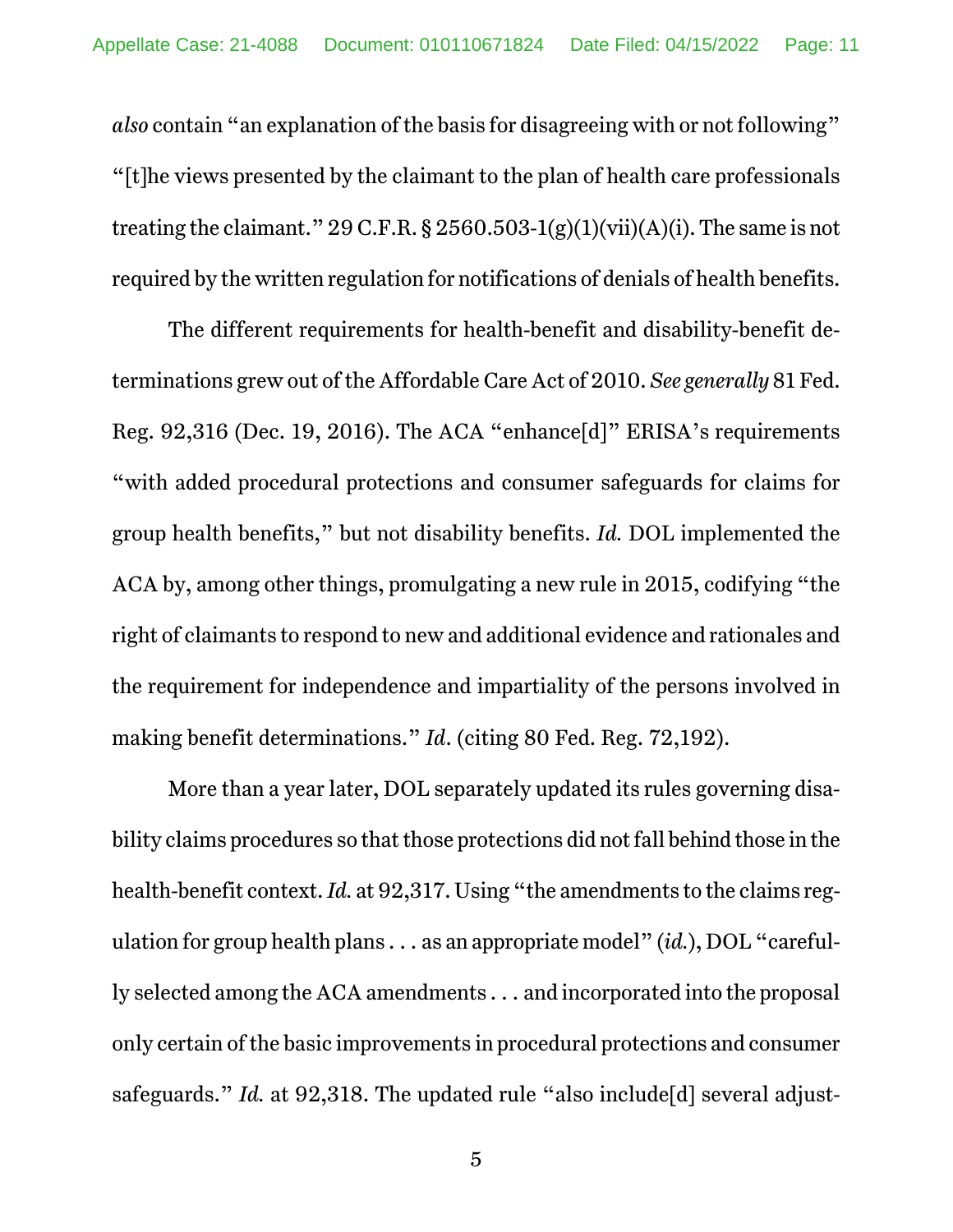ments . . . to account for the different features and characteristics of disability benefit claims." *Id.* These adjustments resulted in the additional requirement being applicable only to notifications of denials of disability benefits.

### **B. Factual and procedural background**

This case concerns the denial of health benefits (not disability benefits) by appellee United Behavioral Health as third-party administrator for appellee Alcatel-Lucent Medical Expense Plan for Active Management Employees. The plaintiffs in this case, Amy K. and her parents, allege, among other things, that UBH was required to but did not furnish an adequate explanation of the basis for disagreeing with or not following the views of Amy's treating physician.

After UBH's denial of benefits had been affirmed at every stage of internal review, appellees commenced suit in district court under ERISA. App. Vol. I at 27. The district court entered summary judgment for appellees. App. Vol. I at 66-67. In doing so, it chiefly faulted UBH for failing to provide its "full reasoning" to Appellees in its denial letters, including failure to give a sufficient explanation of the basis for disagreeing with the views of Amy's treating physician. App. Vol. I at 63. DOL did not file a statement of interest or take any other position in the litigation before the district court.

After appellees filed their principal brief before this Court on appeal, DOL submitted an amicus brief supporting affirmance. Analogizing to the disability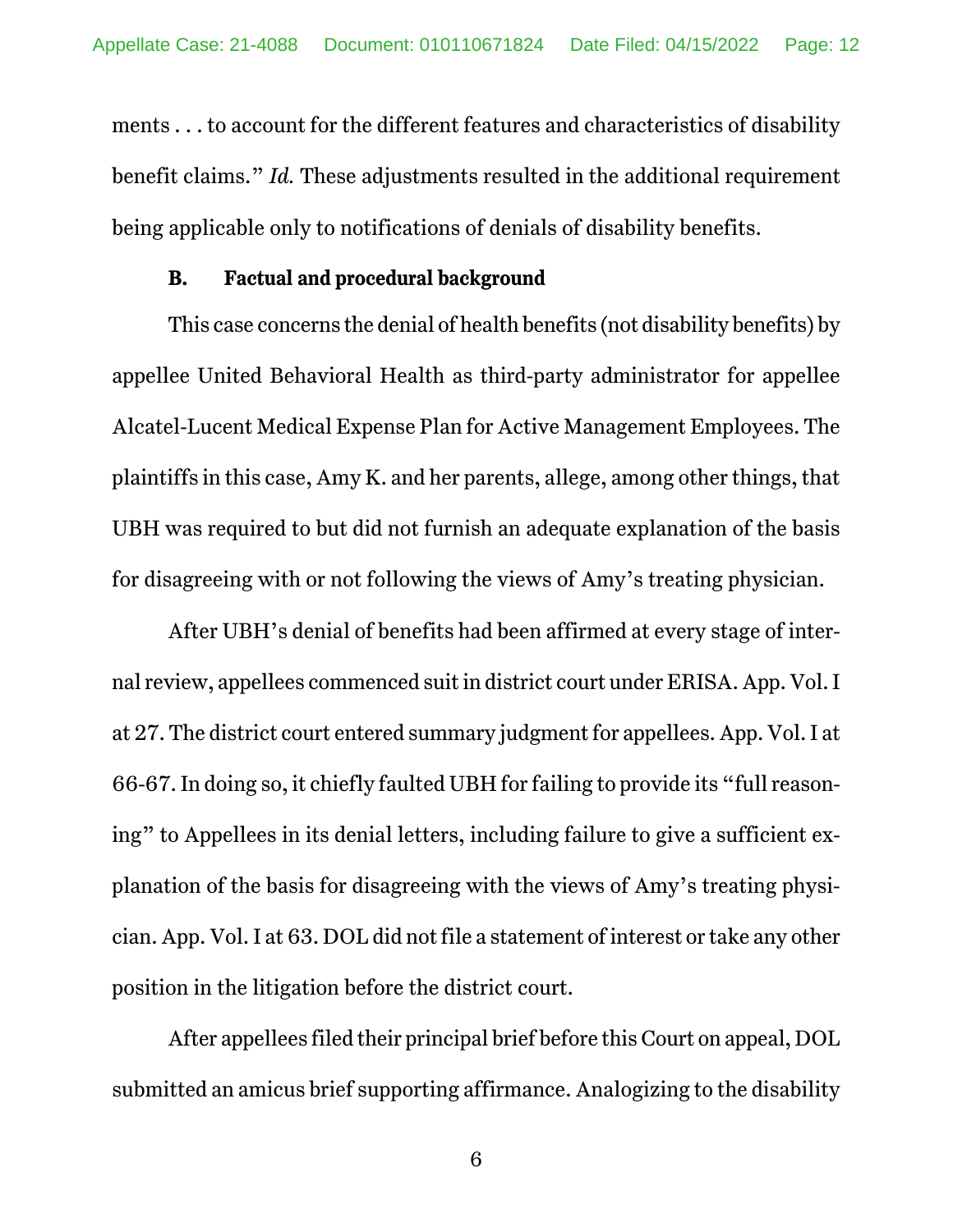claims context, DOL argues that ERISA regulations impose a heightened standard as to the information that claims administrators must include in their denial letters to claimants for health benefits. DOL Br. at 12-23. In effect, it has "interpreted" the regulations applicable to health-benefit denials to impose the same requirements as the very different regulations applicable to disabilitybenefit denials.

#### **ARGUMENT**

# **I. DOL MAY NOT REWRITE ITS REGULATIONS OUTSIDE OF NOTICE AND COMMENT RULEMAKING**

The APA, long hailed as the fundamental charter of the administrative state, was designed "as a check upon administrators whose zeal might otherwise have carried them to excesses not contemplated in legislation creating their offices." *United States v. Morton Salt Co.*, 338 U.S. 632, 644 (1950). At its core is the requirement that "an agency shall afford interested persons general notice of proposed rulemaking and an opportunity to comment before a substantive rule is promulgated." *Chrysler Corp. v. Brown*, 441 U.S. 281, 313 (1979). Thus, when an agency wishes to make a substantive policy change, it must publish the proposed rule in the Federal Register, allowing appropriate time and opportunity for the public to comment. 5 U.S.C. § 553(a).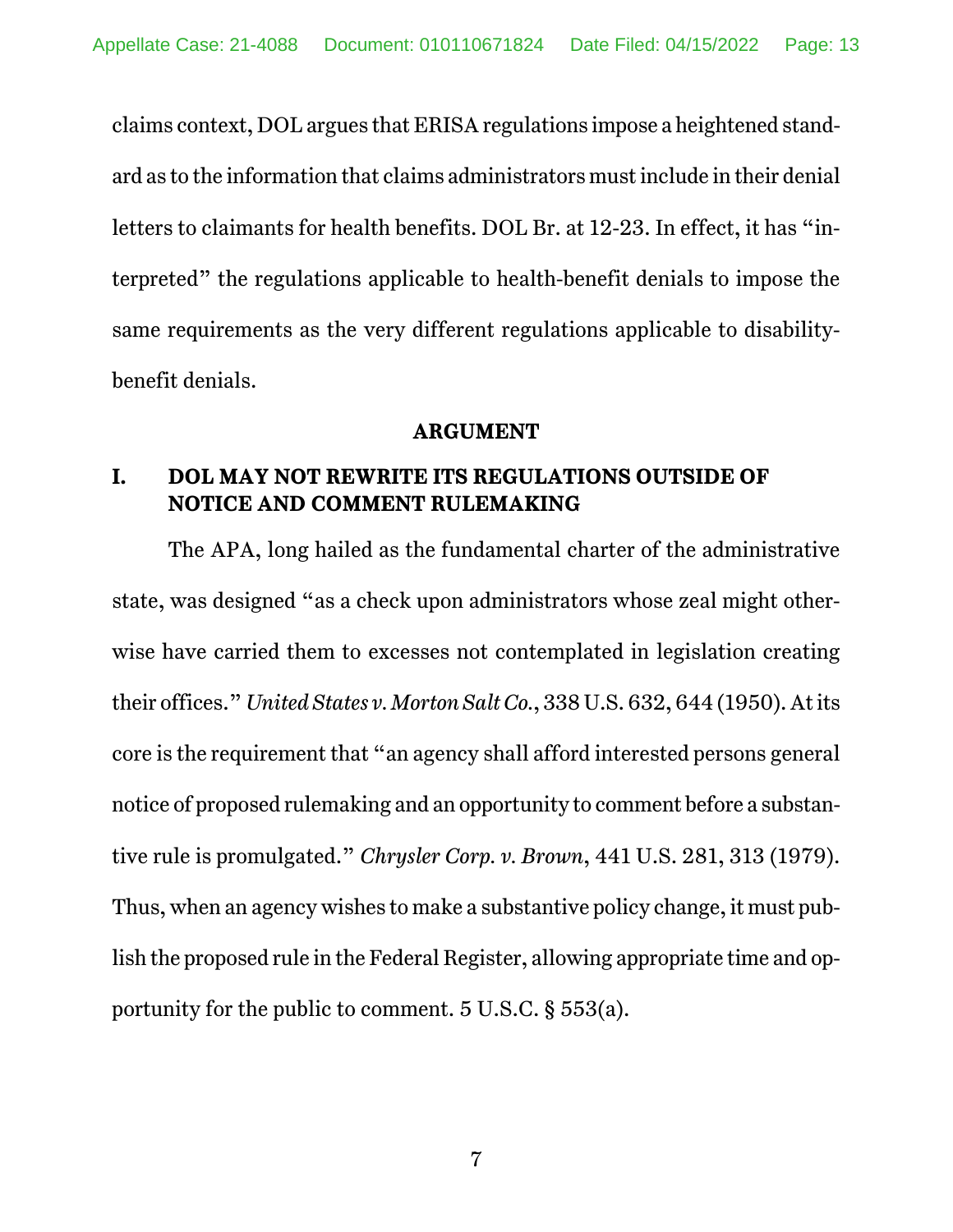That is, of course, not what DOL has done here. The requirements for claims administrators are governed by detailed, written regulations that were promulgated through the inclusive notice-and-comment rulemaking process. In its brief before this Court, DOL has adopted for the first time a radically new "interpretation" of those regulations that fundamentally changes claims administrators' obligations in health-benefits denial cases. That is precisely what the APA prohibits. DOL may not announce new, binding regulatory requirements in one-off amicus briefs filed in court—much less in cases in which it is not a direct participant. To allow agencies such a backdoor would vitiate the procedural protections that form the heart of the modern administrative state. The Court should thus reject DOL and Appellee's attempts to rewrite the regulations outside of Congress's prescribed mechanisms.

## **A. DOL's interpretation of its own regulations is inconsistent with the plain text of the regulations**

In its *amicus* brief before this Court, DOL urges the Court to adopt a new extra-regulatory requirement that a claims administrator like UBH must "be able to demonstrate" engagement with the opinions of a claimant's treating providers "in the denial letter provided to the claimant, and not by simply citing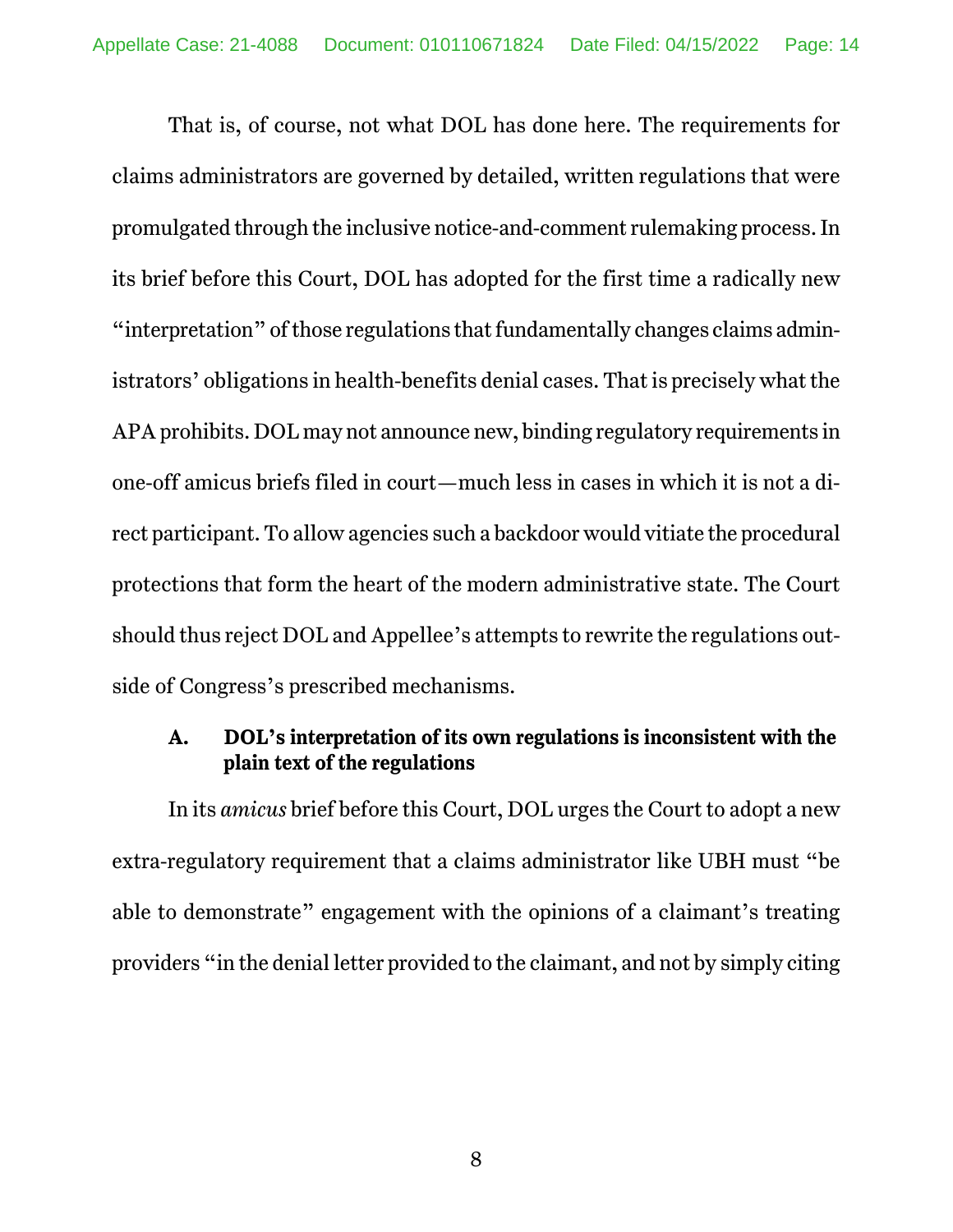the evidence in the appeal denial letter."  $\rm DOL$  Br. at  $15$ -16. $^2$  In doing so,  $\rm DOL$  is effectively attempting to import the different standards applicable to denial of disability benefits into the health-benefit context, asserting that the same rules should apply. But DOL's position is not an interpretation of the underlying regulations—it is a straightforward rewriting of them.

**1.** The regulations specify that where (as here) a health-benefit administrator denies a claim based on medical necessity, the administrator must provide "an explanation of the scientific or clinical judgment for the determination, applying the terms of the plan to the claimant's medical circumstances." 29 C.F.R. § 2560.503-1(g)(1)(y)(B). The requirements for "an adverse benefit determination with respect to disability benefits" are laid out in a different subsection of the regulation. *See* 29 C.F.R. § 2560.503-1(g)(1)(vii). As a starting point, it contains an identical requirement that denials based on medical necessity contain "an explanation of the scientific or clinical judgment for the determination." 29 C.F.R.  $\S 2560.503-1(g)(1)(vi)(B)$ . But the disability-

<sup>2</sup> The Department incorrectly asserts that its present interpretation is consistent with the "Secretary's longstanding position." DOL Br. at 16 n.1. For support, the Department cites a single brief in which it argued that "a plan administrator's failure to adequately address the well-reasoned and documented opinion of a physician may violate ERISA." *Id.* Nothing in that passage says anything about *where* or *how* an administrator must address such evidence, which is the question presented here.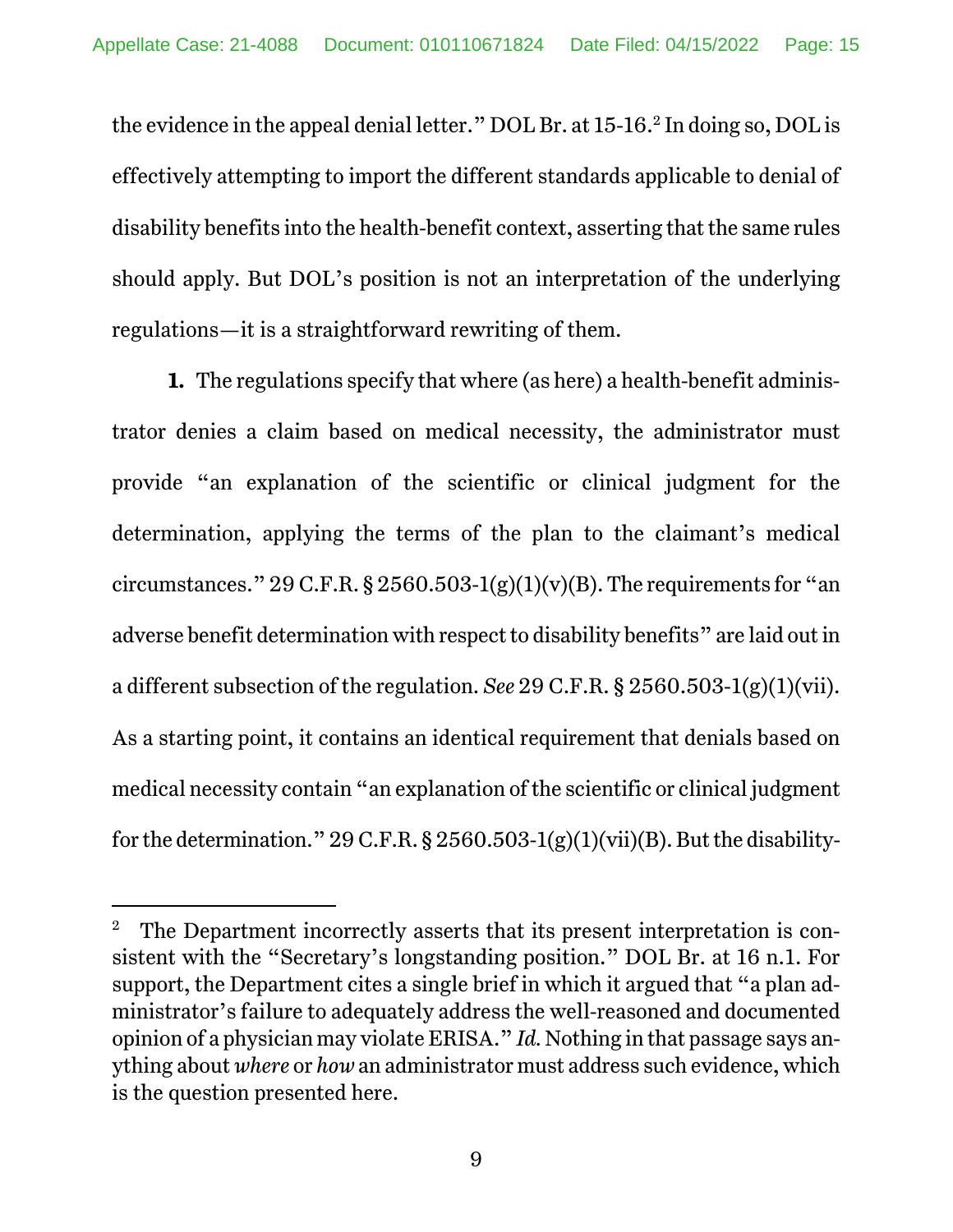specific subsection *also* requires that a disability-claim denial include "an explanation on the basis for disagreeing with or not following . . . [t]he views presented by the claimant to the plan of health care professionals treating the claimant." 29 C.F.R. § 2560.503-1(g)(1)(vii)(A)(i). The subsection applicable to health-claim denials omits this language.

Analogizing from the rules of statutory interpretation, it is beyond cavil that "where [an agency] includes particular language in one section of a [regulation] but omits it in another section of the same [regulation], it is generally presumed that [the agency] acts intentionally and purposely in the disparate inclusion or exclusion." *Bates v. United States*, 522 U.S. 23, 29–30 (1997) (quoting *Russello v. United States*, 464 U.S. 16, 23 (1983)). That alone is enough to resolve the regulatory interpretation question here. But there is more.

First, under the *expressio unius* canon, it is understood that "expressing one item of [an] associated group or series excludes another left unmentioned." *NLRB v. SW General, Inc.*, 137 S. Ct. 929, 940 (2017) (quoting *Chevron U.S.A. Inc. v. Echazabal*, 536 U.S. 73, 80 (2002)). Here, DOL expressly stated a number of procedural requirements for health-benefits denials, but it did not include the requirement that the administrator explain the specific basis for disagreeing with the claimant's treating provider. *See* 29 C.F.R. 2560.503-  $1(g)(vii)(A)-(B)$ . That implies a deliberate omission. Second, DOL's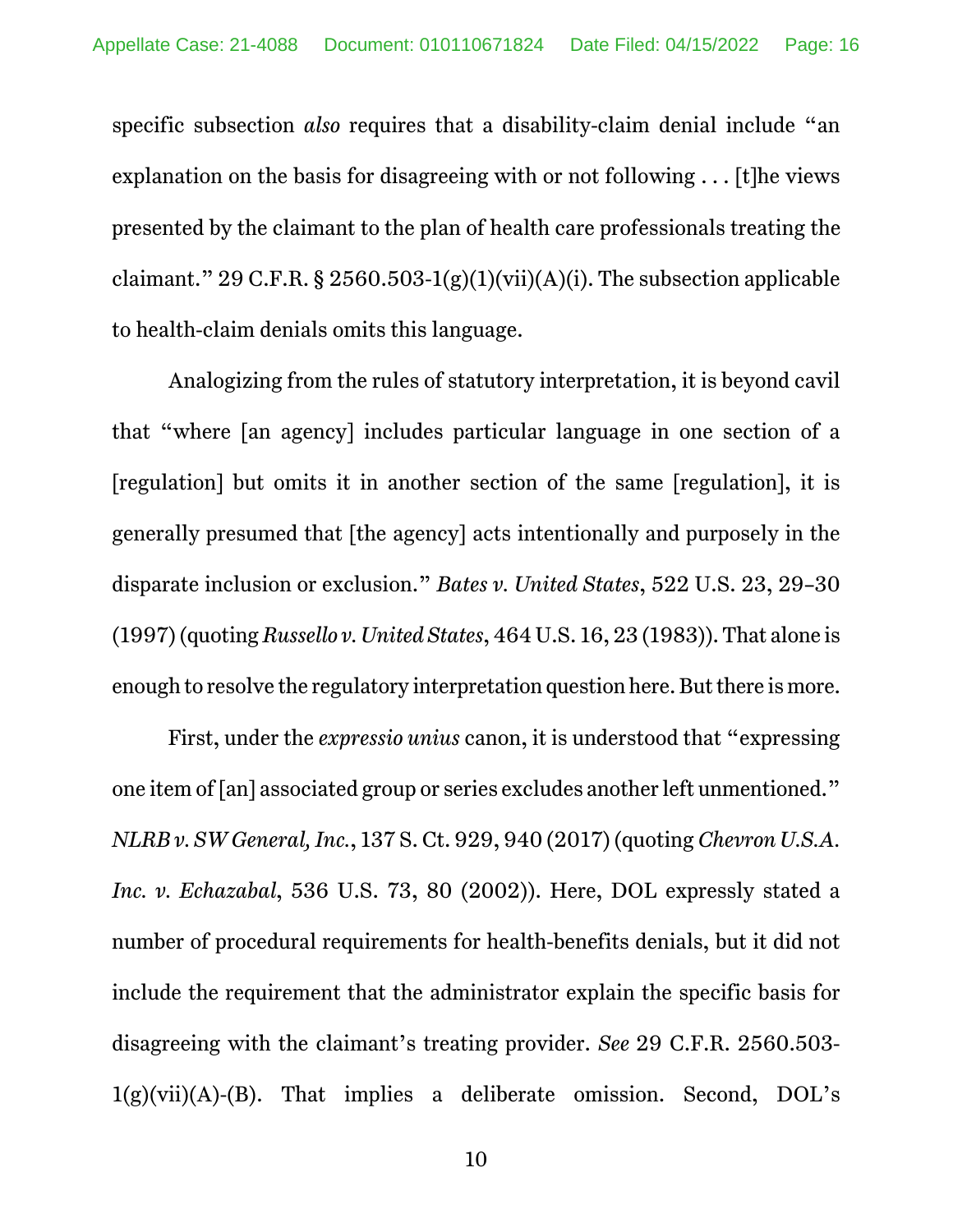interpretation would render paragraph (vii)(A)(i) superfluous. If, as DOL asserts, there were no need to state an express requirement that administrators explain their disagreement with the claimant's treating physician because such requirement is implicit in the broader regulatory scheme, then paragraph (vii)(A)(i) would accomplish nothing. A reading under which language is made "mere surplusage" is highly disfavored. *NAHB v. Defenders of Wildlife*, 551 U.S. 644, 669 (2007).

Is thus comes as no surprise that this Court, in *Mary D. v. Anthem Blue Cross Blue Shield*, 778 F. App'x 580, 589 n.7 (10th Cir. 2019), rejected the substance of DOL's position here.

**2.** DOL does not offer a persuasive account for its contrary rule. It asserts that "while subsection (g) separates regulations for disability and group health claims, many relevant provisions . . . apply to" all employee benefit plans. DOL Br. at 18. For evidence, DOL cites the regulation's requirement that "[e]very employee benefit plan shall establish and maintain a procedure by which a claimant shall have a reasonable opportunity to appeal an adverse benefit determination." 29 C.F.R. § 2560.503-1(h)(1). This reasoning backfires—it shows only that the Secretary knew how to draft regulations applicable to all benefits determinations and did so when that was his intention; yet here, he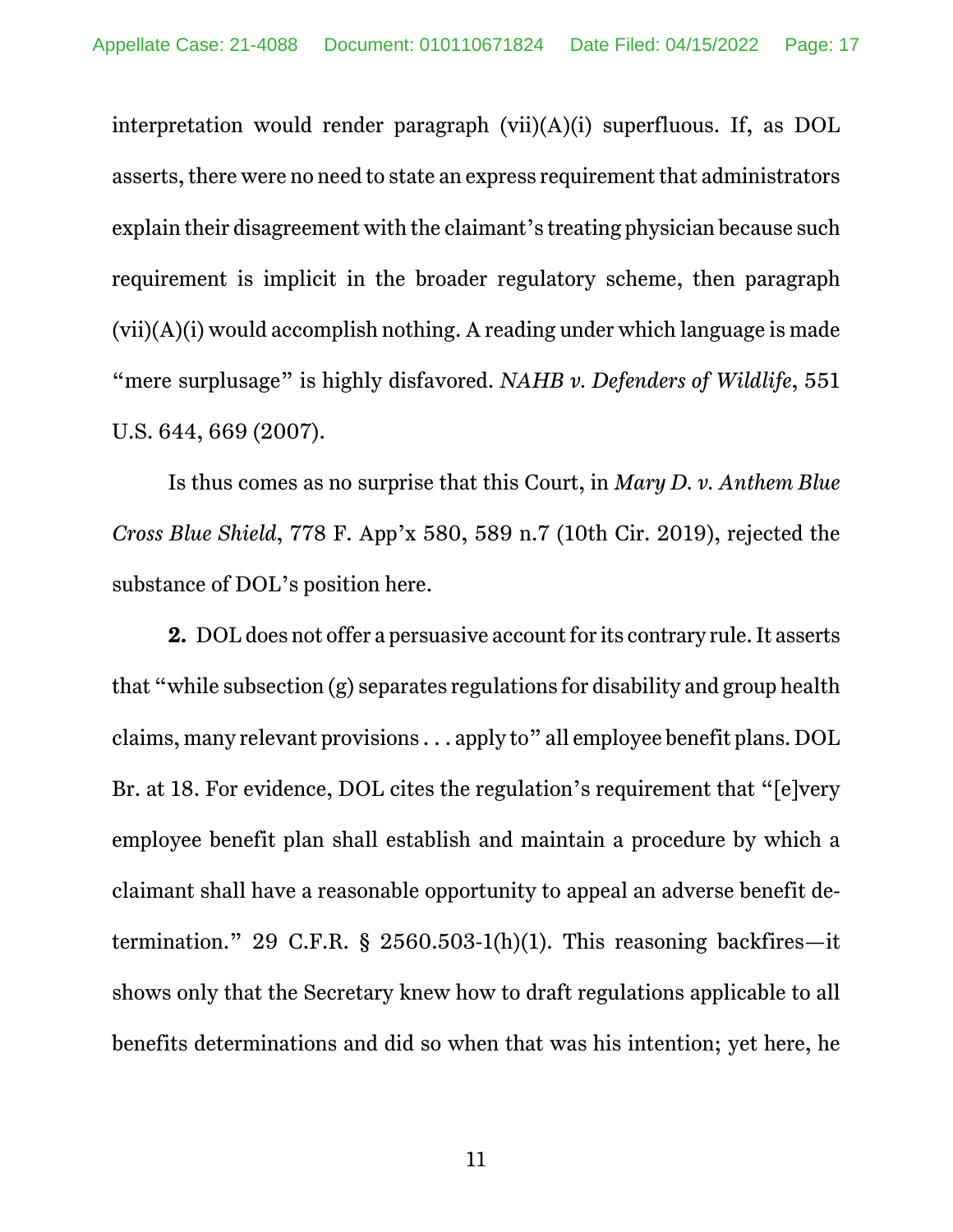adopted a requirement expressly limited to disability-benefit denials, indicating an intent that the requirement *not* apply to health-benefit denials.

Nor does DOL's assertion that health and disability denials are subject "to the exact same requirements for 'full and fair' review of adverse benefit determinations on appeal" carry water. DOL Br. at 18. That "every employee benefit plan" must establish procedures for appeals, generally speaking, says nothing at all about the substantive standards that must be applied to claim denials on appeal. But that is the precise question here.

The regulatory history further undercuts DOL's position. In the 2016 Claims Procedure for Plans Providing Disability Benefits Rule, DOL explained that it intended to "revise<sup>[]</sup> paragraph<sup>[]</sup>  $g(1)(vii)(A) \dots$  to require that adverse benefit determinations on disability benefit claims contain a discussion of the basis for disagreeing with the views of health care professionals who treated the claimant." 81 Fed. Reg. 92,316, 92,321 (Dec. 18, 2016). In adopting these revisions, DOL noted its view that in many instances a claim administrator would be required to explain its reasoning if the claimant raised the issue "as part of an appeal of an adverse benefit determination." *Id.* It clarified that the explanation requirement was intended as "a process enhancement that removes unnecessary procedural steps for claimants to get an explanation of the reasons the plan disagrees with the views of its own consulting experts" or the claimant's medical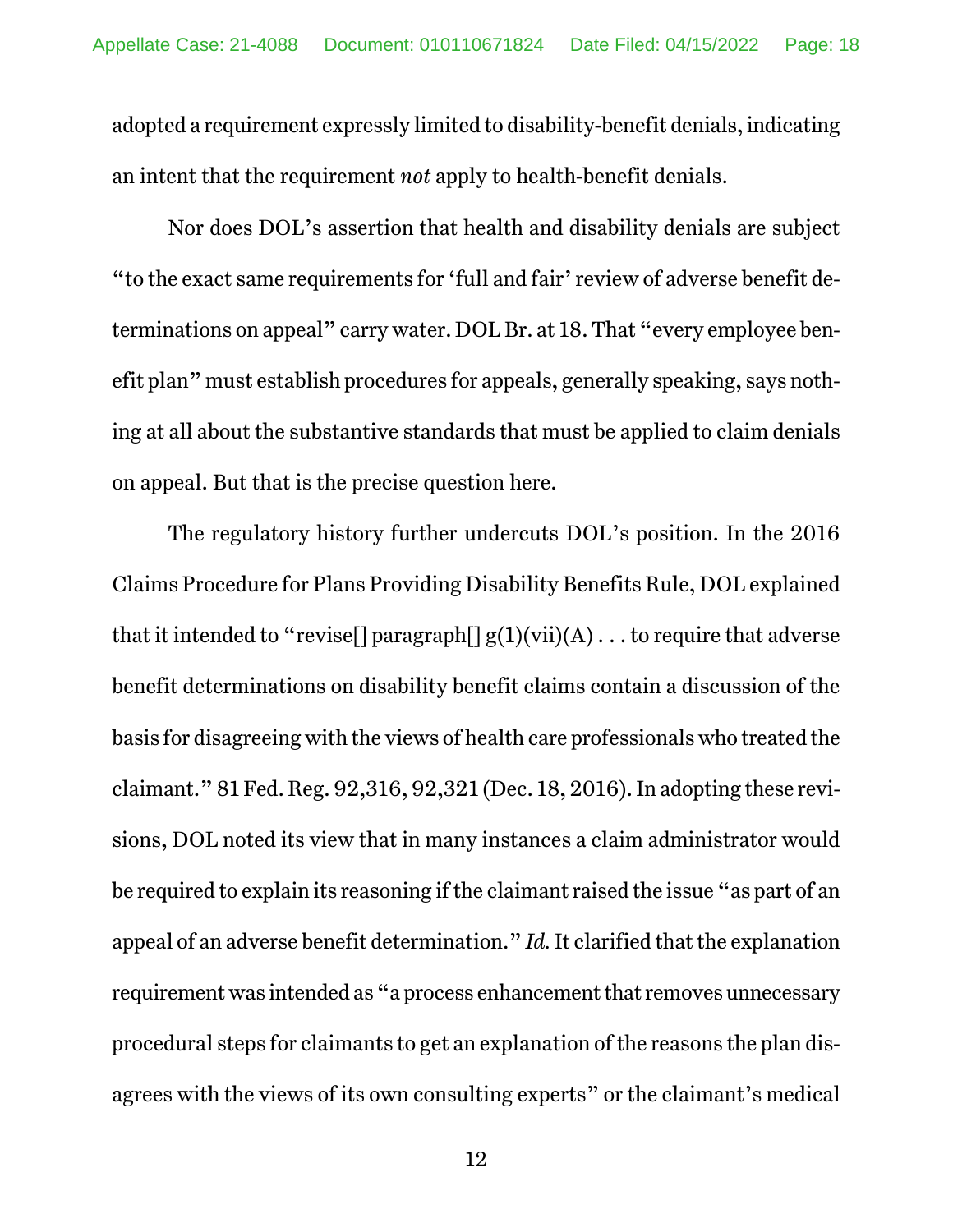professionals. *Id.* DOL thus acknowledged that the 2016 disability rule changed where and when claim administrators were required to provide their reasoning for disagreeing with treating providers—a change with no parallel in the healthbenefit context.

### **B. There are good policy reasons underlying differential treatment of healthcare and disability benefits determinations**

The differences in the requirements for health-benefit and disabilitybenefit denials make good sense. DOL itself recognized as much, stating in the preamble to its 2016 rulemaking that it intended to "avoid creating differences in the text of parallel provisions in the rules" applicable to the two kinds of benefits determinations "absent a reason that addresses a specific issue for disability claims" and not health claims. 81 Fed. Reg. at 92,319. Its adoption of different requirements thus reflects a considered judgment that there were good "reason[s] that addresses a specific issue for disability claims" to explain the difference at issue here. *Id*.

And indeed there were. Disability benefits are intended to replace lost income over a long term. Health benefits, by contrast, are intended to reimburse the costs of necessary medical treatment in the immediate term. Thus, when DOL undertook its rulemaking in 2016, it was motivated by a disparity in the level of protections afforded to claimants between the two contexts. In its Final

13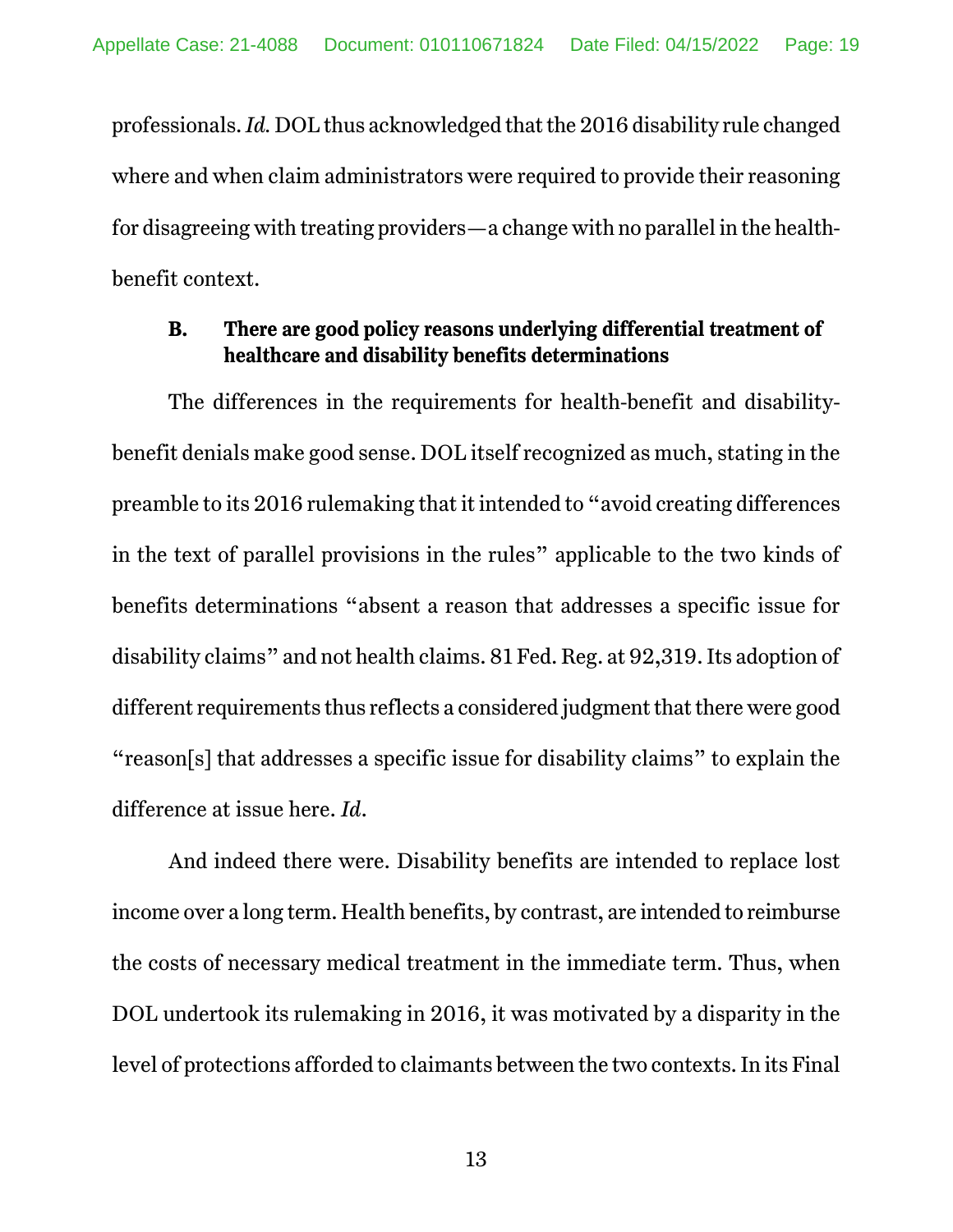Rule, DOL explained that the ACA's relevant amendments to ERISA were motivated by concerns "regarding conflicts of interest impairing the objectivity and fairness of the process for deciding claims for group health benefits," prompting additional "procedural protections and consumer safeguards for claims for group health benefits." 81 Fed. Reg. 92,316. But rather than adopt the ACA's procedural safeguards for all benefits determinations, DOL opted to import "a carefully selected set of the requirements applicable [only] to group health plans." 81 Fed. Reg. 92,333. The disability regulations thus omit, for example, the requirement that plans make review by an IRO available, as guaranteed in the health-benefit context. 45 C.F.R. § 147.136(d).

DOL's explanation of its changes, coupled with the resulting regulatory language, demonstrates a clear and reasonable approach. Rather than try to solve related problems in two very different contexts with the same blunt instrument, DOL opted to tweak and adapt its approach to meet the specific needs in each. It explicitly considered—as ultimately came to pass—that certain protections would apply in one context but not in the other. Rather than anathema to the regulatory scheme, the difference in standards between these contexts is completely consistent with DOL's intentional and well-considered approach.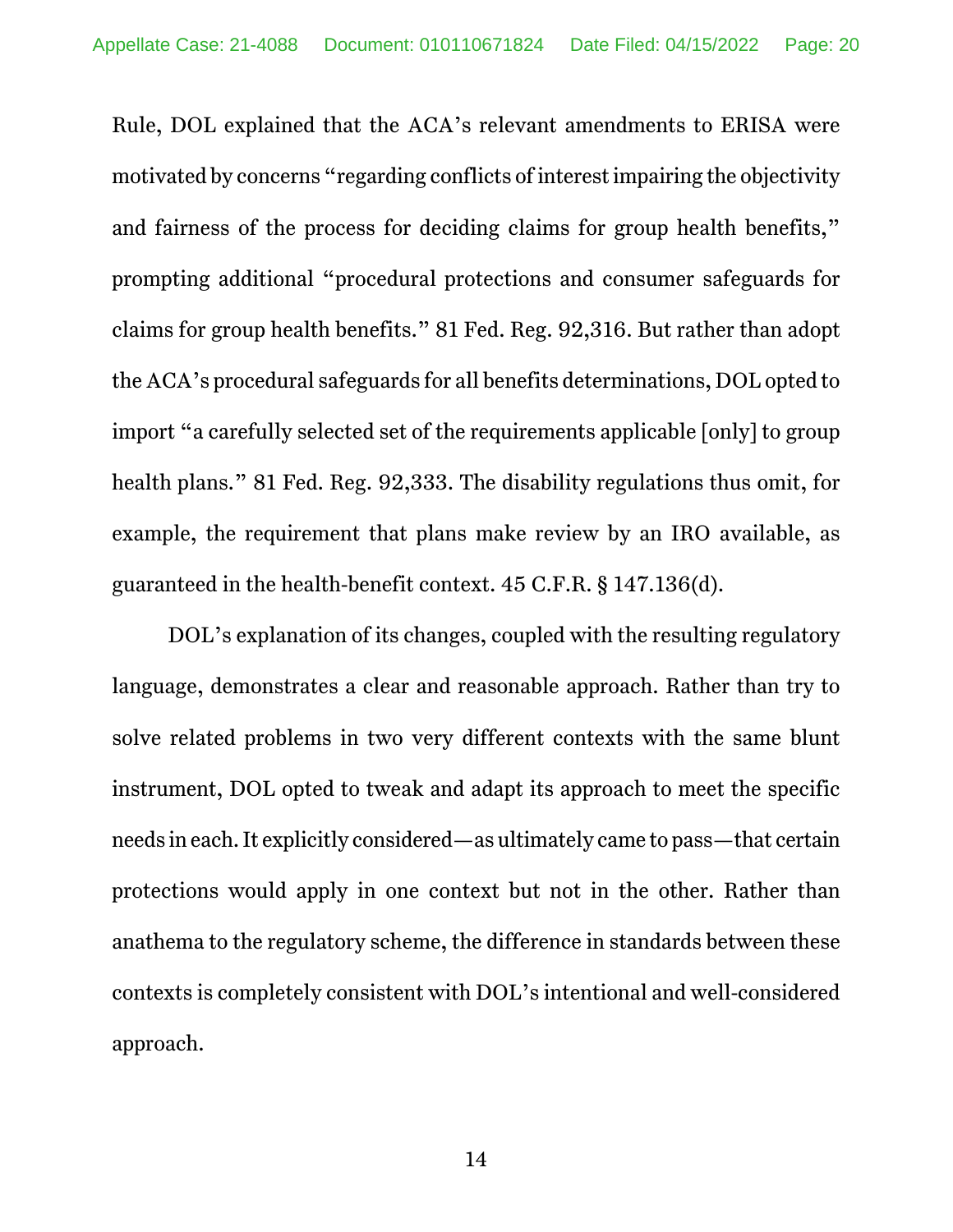## **C. DOL's interpretation of the regulations in its amicus brief is not entitled to deference under** *Auer* **and** *Kisor*

Against this background, the Court at minimum should not defer to the positions in DOL's *amicus* brief. The reasons why are plain. "First and foremost, a court should not afford *Auer* deference unless the regulation is genuinely ambiguous." *Kisor v. Wilkie*, 139 S. Ct. 2400, 2415 (2019). That is, an agency's interpretation of its own regulation would only even be entitled to deference if the Court had "exhaust[ed] all the 'traditional tools' of construction" and found an ambiguity. *Id* at 2448*.* (quoting *Chevron U.S.A. Inc. v. Natural Resources Defense Council, Inc.*, 467 U.S. 837, 843 n.9 (1984)). We have just shown that there is none here: The regulation's plain text expressly distinguishes between the disability-benefits and health-benefits contexts, and the full toolbox of the canons of statutory interpretation confirms that the distinction was deliberate and must be given effect. "The regulation then just means what it means—and the court must give it effect, as the court would any law." *Id.* at 2415*.*

Second, even if the Court were to find ambiguity in the regulation, it could defer to DOL's interpretation only if it is "reasonable." *Kisor*, 139 S. Ct. at 2415 (quoting *Thomas Jefferson University v. Shalala*, 512 U.S. 504, 515 (1994)). That is, DOL's interpretation is only owed deference if it "come[s]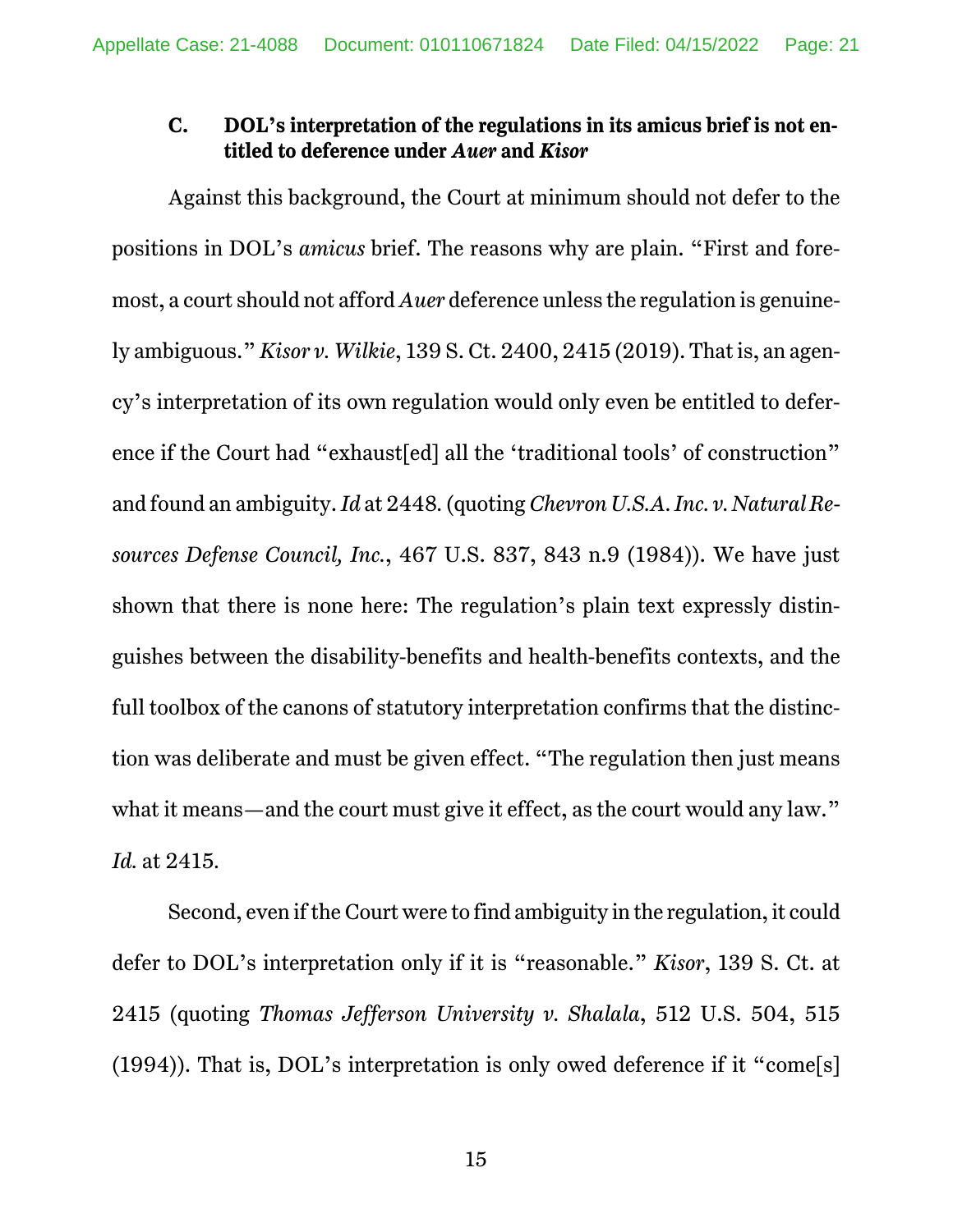within the zone of ambiguity the court has identified after employing all its interpretative tools." *Id.* at 2416. Respectfully, DOL's anti-textual position is unreasonable: It ignores differences in regulatory text, reduces the core language to a redundancy, and renders the *expressio unius* principle meaningless.

Finally, a variety of the contextual factors that the Supreme Court identified in *Kisor* foreclose deference here. For one, courts "should decline to defer to a merely 'convenient litigating position.'" 139 S. Ct. at 2417 (quoting *Christopher v. SmithKline Beecham Corp.*, 567 U.S. 142, 155 (2012)). Moreover, "a court may not defer to a new interpretation, whether or not introduced in litigation, that creates 'unfair surprise' to regulated parties." *Id.* at 2417-18. Applying these factors in the past, the Supreme Court has refused to credit agency interpretations that upset regulated parties' settled expectations. *Id.* The same is warranted here: DOL's new interpretation would dramatically alter the required content of claim denial letters, forcing health benefit plans to reshape their processes. A counter-textual reading of a regulation—one announced for the first time in litigation and that disrupts the settled expectations of regulated entities—is owed no deference.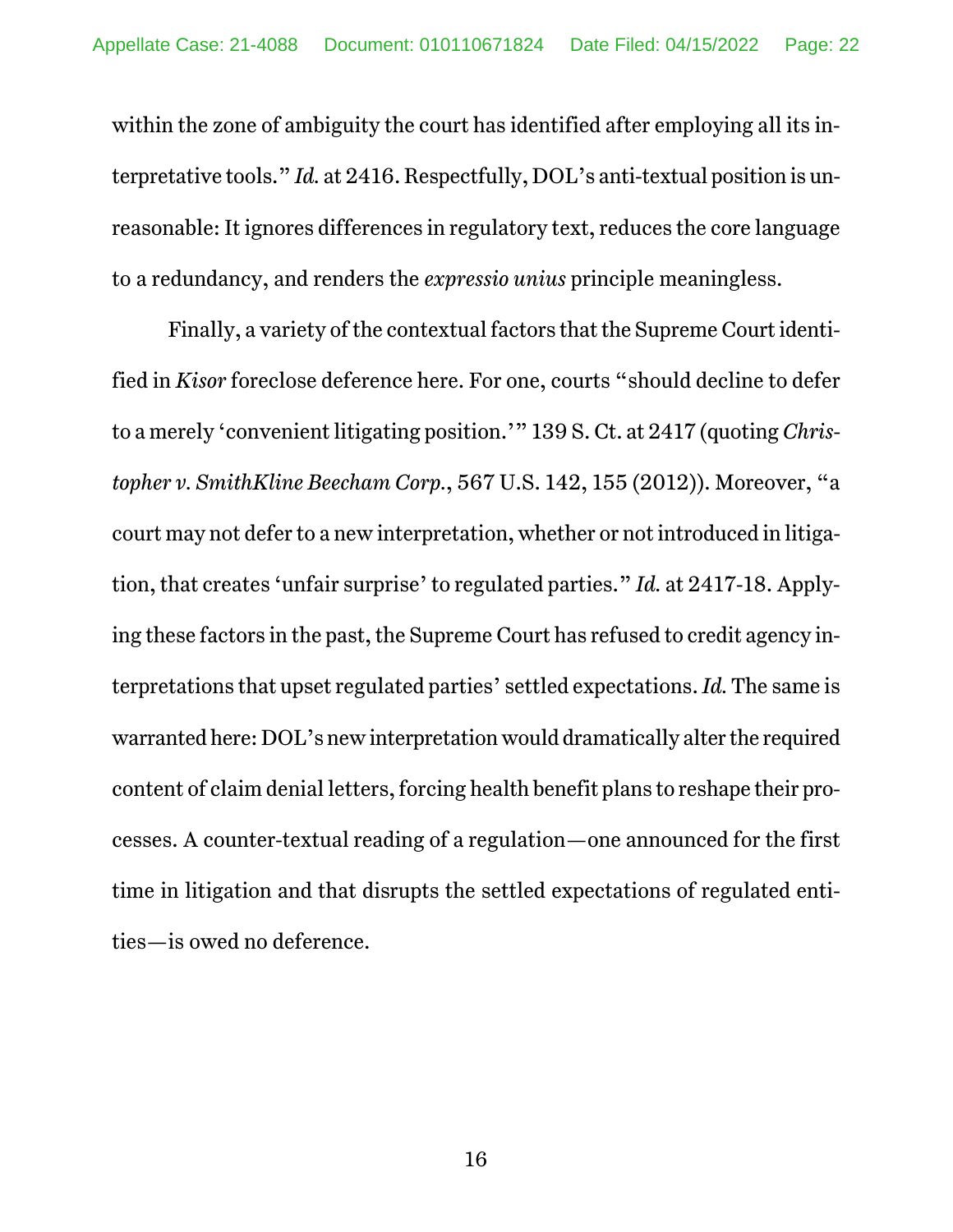#### **II. PERMITTING DOL TO REWRITE ITS REGULATIONS IN AN** *AMICUS* **BRIEF WOULD UNDERMINE THE APA**

DOL could in theory adopt the rule that it has announced for the first time in its brief before this Court. But to do so, it would have to comply with the APA. That is a matter of substance, not hollow procedure. When complied with, the APA guarantees public participation and thus government transparency and accountability—protections that are essential given the stunning range of substantive law now settled by regulation rather than statute. All this is especially problematic in a case such as this, where the values protected in the APA are fully implicated.

## **A. Notice-and-comment rulemaking serves important values, including transparency and accountability to the public**

"Congress enacted the APA in 1946 . . . to serve as 'the fundamental charter of the administrative state." *Kisor*, 139 S. Ct. at 2418. The APA was a "working compromise, in which broad delegations of discretion were tolerated as long as they were checked by extensive procedural safeguards." *FCC v. Fox Television Stations, Inc.*, 556 U.S. 502, 537 (2009).

Courts have long recognized that the APA's notice-and-comment procedures serve important policy goals. Chief among them is the value of public participation in lawmaking. *See* 5 U.S.C. § 553(c) ("[T]he agency shall give interested persons an opportunity to participate in the rule making through submis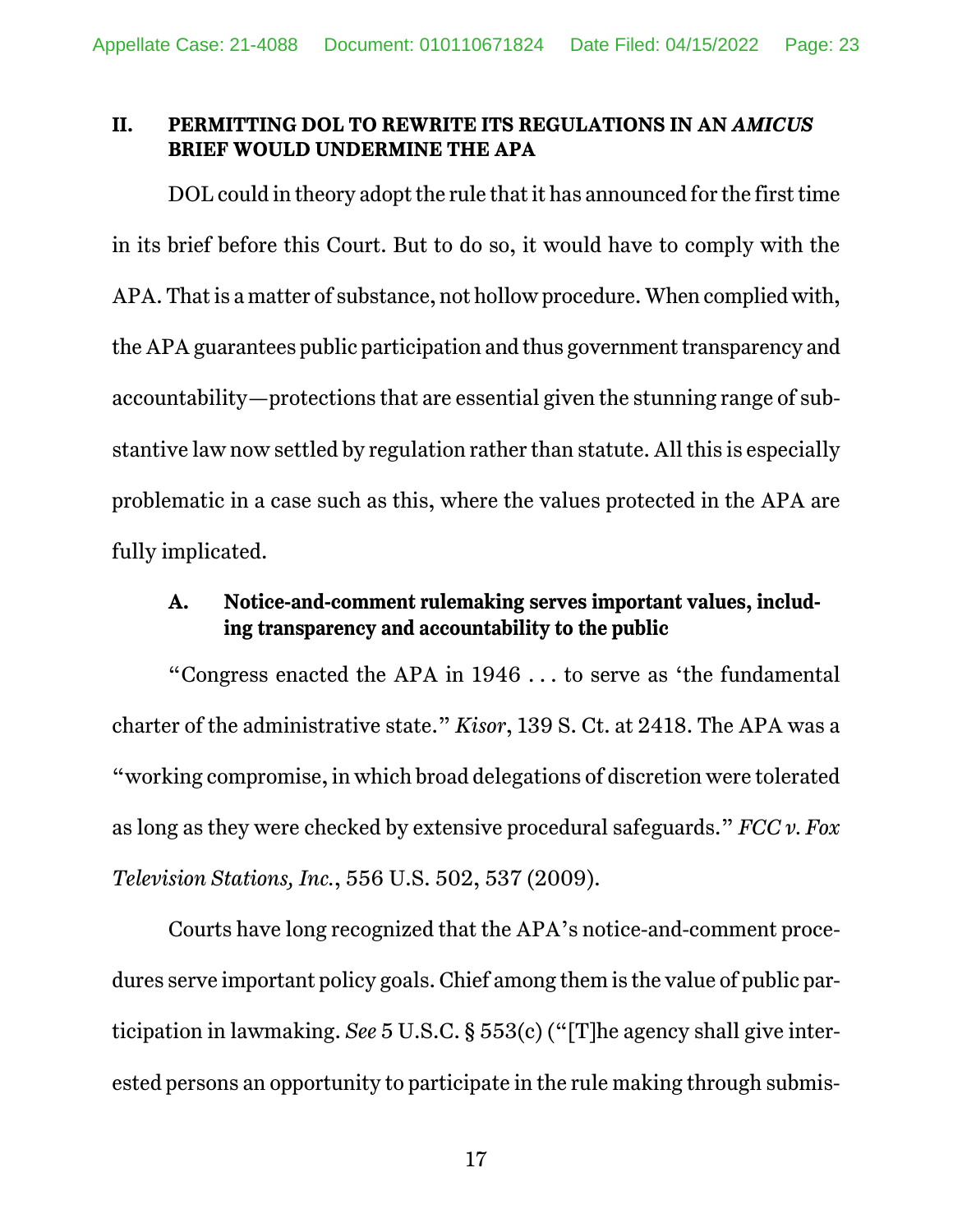sion of written data, views, or arguments."). In particular, notice-and-comment procedures "reintroduce public participation and fairness to affected parties after governmental authority has been delegated to unrepresentative agencies." *Batterton v. Marshall*, 648 F.2d 694, 703 (D.C. Cir. 1980).

Public participation in the administrative lawmaking process comes with a host of benefits, one of which is transparency. In the shadow of World War II, the APA's lead sponsor, Senator Pat McCarran, boasted that the Act "light[s] up our democratic processes at a time when we need to know that our system continues to function despite gathering darkness on other continents." Pat McCarran, *Three Years of the Federal Administrative Procedure Act—A Study in Legislation*, 38 Geo. L. J. 574, 589 (1950).

Additionally, the APA's notice-and-comment procedures "enable[] the agency promulgating [a] rule to educate itself before establishing rules and procedures which have a substantial impact on those who are regulated." *Batterton*, 648 F.2d at 704 (quoting *Texaco v. FPC*, 412 F.2d 740, 744 (3d Cir. 1969)). When an agency is required to collect, consider, and respond to public comments, there is a greater chance that "the agency will have before it the facts and information relevant to a particular administrative problem, as well as suggestions for alternative solutions." *AHA v. Bowen*, 834 F.2d 1037, 1044 (D.C. Cir. 1987) (quoting *Guardian Fed. Savings & Loan Assoc. v. Fed. Savings &*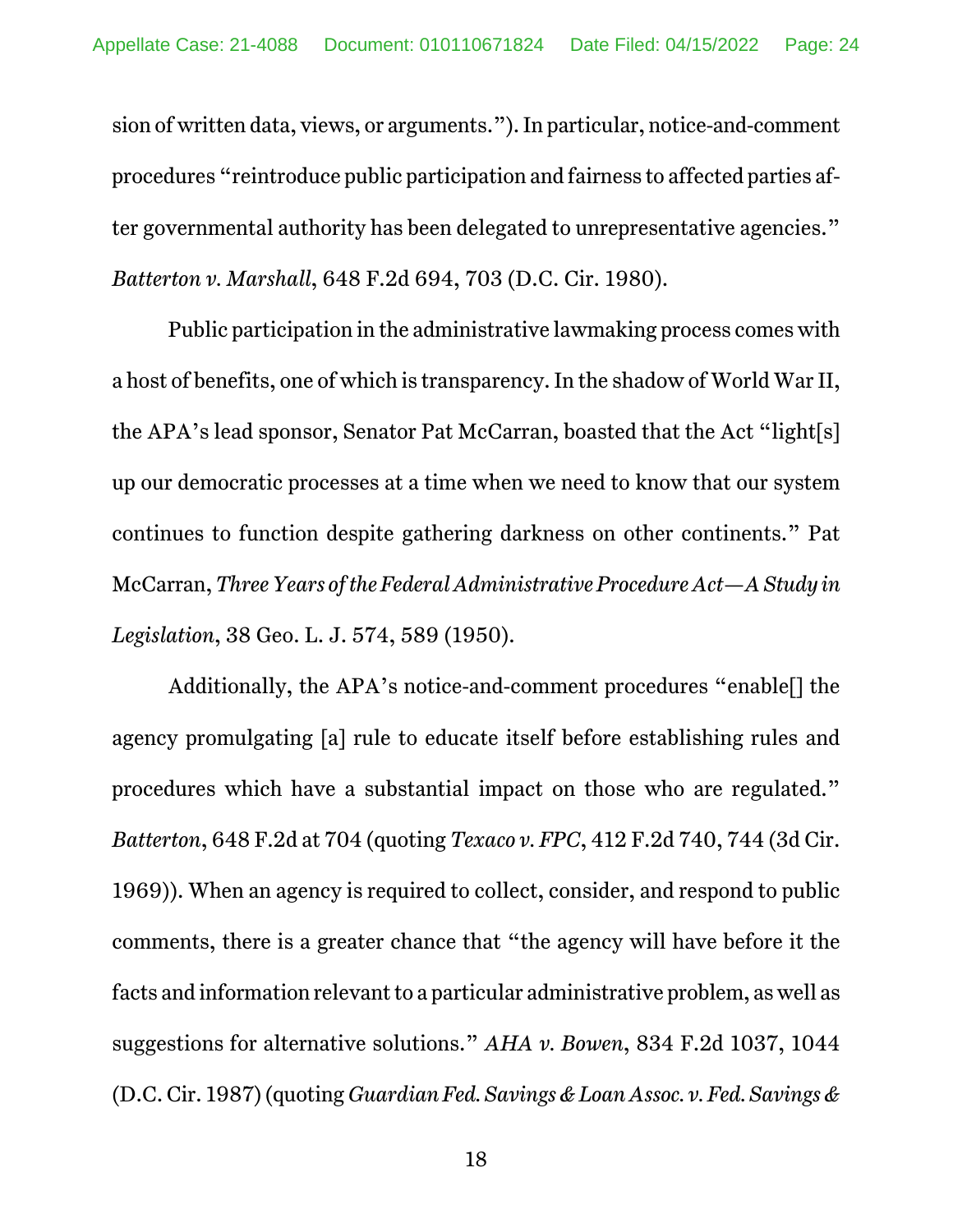*Loan Ins. Corp.*, 589 F.2d 658, 662 (D.C. Cir. 1978) (cleaned up)). The "noticeand-comment procedures of the Administrative Procedure Act" similarly were "designed to assure due deliberation," improving substantive legal outcomes. *Smiley v. Citibank (S.D.), N.A.*, 517 U.S. 735, 741 (1996).

In the end, all of the virtues of the notice-and-comment system serve the ends of legitimacy. "Public rulemaking procedures increase the likelihood of administrative responsiveness to the needs and concerns of those affected." *Guardian Fed. Savings & Loan*, 589 F.2d at 662. Thus, "[i]n enacting the APA, Congress made a judgment that notions of fairness and informed administrative decisionmaking require that agency decisions be made only after affording interested persons notice and an opportunity to comment." *Chrysler Corp. v. Brown*, 441 U.S. 281, 316 (1979). These aspects of "public participation tend[] to promote acquiescence in the result even when objections remain as to substance. *Guardian Fed. Savings & Loan*, 589 F.2d at 662.

For all of these reasons, courts have carefully policed agencies' attempts to elude the APA's notice and comment requirements. In *Christenson v. Harris County*, 529 U.S. 576 (2000), for example, the Supreme Court declined to defer to DOL's interpretation of a regulation in an opinion letter on the basis that deference would "permit the agency, under the guise of interpreting a regulation, to create *de facto* a new regulation." *Id*. at 588; *accord Kisor*, 139 S. Ct. at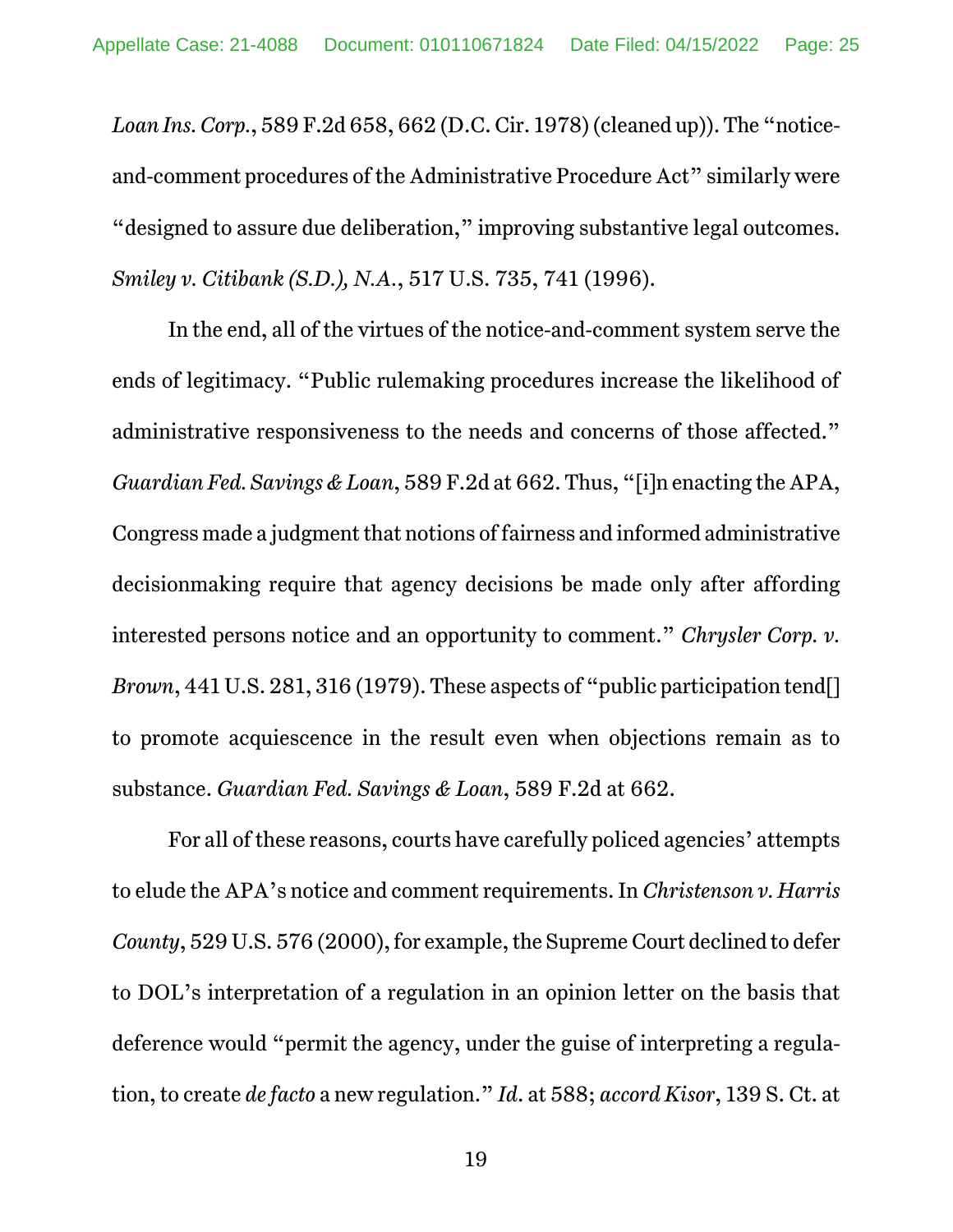2415. Attempts such as these frustrate the core purposes of notice-andcomment rulemaking. *Christopher*, 567 U.S. at 159. The Court should not countenance the DOL's attempt here.

## **B. DOL's effort to circumvent the APA with a late-stage** *amicus* **brief is especially problematic in this case**

There are especially important reasons that the regulated public should be afforded an opportunity to weigh in before DOL makes the significant substantive regulatory change reflected in its *amicus* brief here.

**1.** The public should be permitted to comment on the many crucial differences between the disability and health-benefit contexts. Commenters have emphasized these differences in the past. The NFL Player Disability & Neurocognitive Benefit Plan, for example, noted that after the APA, the health-benefits and disability-benefits claims processes had dramatically different statutory frameworks governing them. NFL Player Disability & Neurocognitive Benefit Plan, Comment on 2016 Claims Procedure Regulation Amendment for Plans Providing Disability Benefits, at 4 (Jan. 19, 2016), perma.cc/8BM5-6GX7. It further noted that benefits in the disability and health contexts serve dramatically different purposes: "Disability benefits are intended to replace income, and generally involve a monthly stream of payments over a period of time, extending as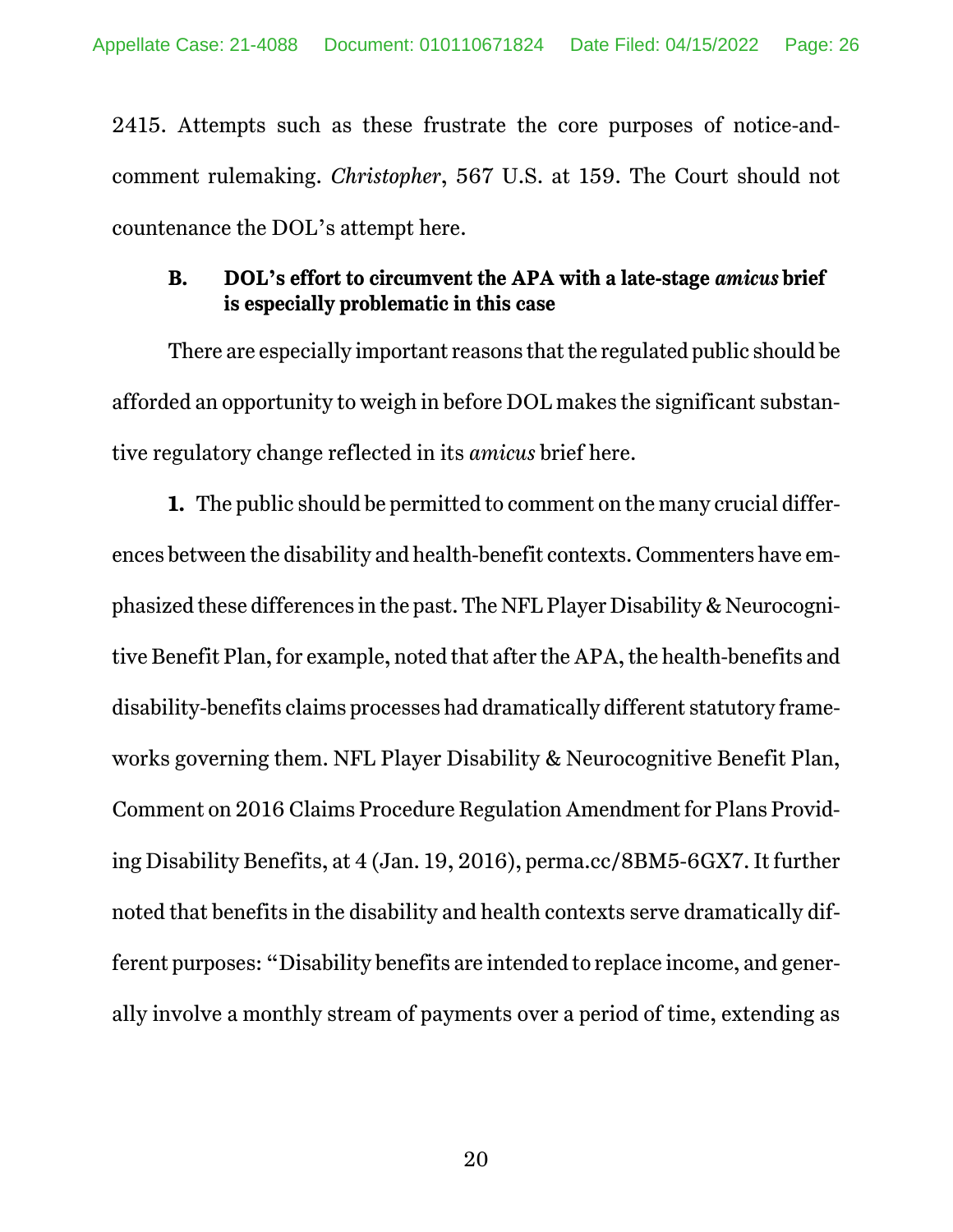long as the recipient's life span. Health benefits generally involve payment for a product or service." *Id.* at 5.

The difference between disability and health benefits is also reflected in the posture in which claims typically arise. Health-benefits determinations typically occur against the backdrop of some ostensibly necessary medical care, which has consequences for a patient's health in the immediate term. These determinations must thus occur quickly, so claimants can have knowledge and certainty as to what care will be covered. Given the longer-term nature of disabilities, the claims process has a more collaborative and ongoing nature, with more voices involved.

The nature of claims processing also differs significantly between the two contexts. "Disability claims decisions require a sensitive, often much more complex holistic analysis of the claimant's physical and mental condition" whereas "[h]ealth claims decisions typically look only at whether the product or service sought to be covered is appropriate." NFL Plan Comment, *supra*, at 5. The result is that claims administrators responsible for adverse determination notifications in the health-benefit context are typically not medical experts (although reviewers responsible for medical necessity determinations do have formal medical training). *See* American Council of Life Insurers (ACLI), Comment on 2016 Claims Procedure Regulation Amendment for Plans Providing Disabil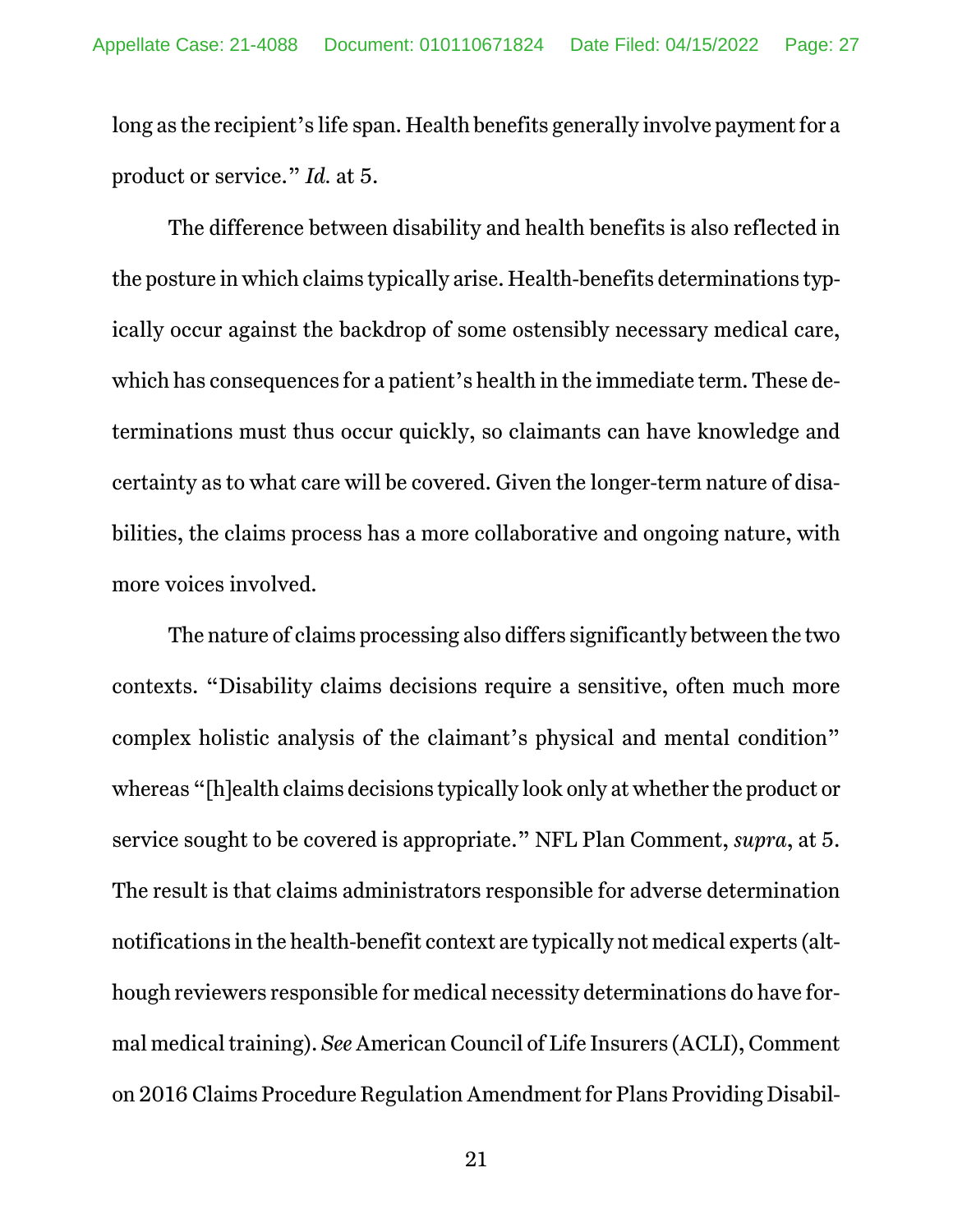ity Benefits, at 2 (Jan. 19, 2016) perma.cc/K3WZ-DU49. This is different from the disability context, in which "claims adjudication . . . requires multiple sources of information and the skilled input of many types of professionals." *Id.*

For its part, DOL historically has recognized the importance of these differences. In the 2016 disability rulemaking it acknowledged that "[t]he proposal, and final rule, also include several adjustments to the ACA requirements to account for the different features and characteristics of disability benefits claims." 81 Fed. Reg. at 92,318. Nor was this recognition new in 2016—"DOL [had] already accommodated differences between health and disability claims by allowing more time for decisions on disability claims." *Id.* n.12 (citing 29 C.F.R. § 2560.503-1(f)(2)-(3)).

This historical recognition yields yet another difference between the two contexts: DOL has declined to extend several of the most important claimant protection mechanisms from the health-benefit context to disability claims. Most notably, the ACA instituted a requirement that health benefit plans incorporate an option for independent, external review into their internal appeals processes. 42 U.S.C. § 300gg-19(b). DOL has promulgated rules implementing this statutory provision 45 C.F.R. § 147.136; 80 Fed. Reg. at 72,192. These provisions guarantee that any health-benefit claimant can obtain a full and fair review by an independent, qualified medical expert. Moreover, the regulations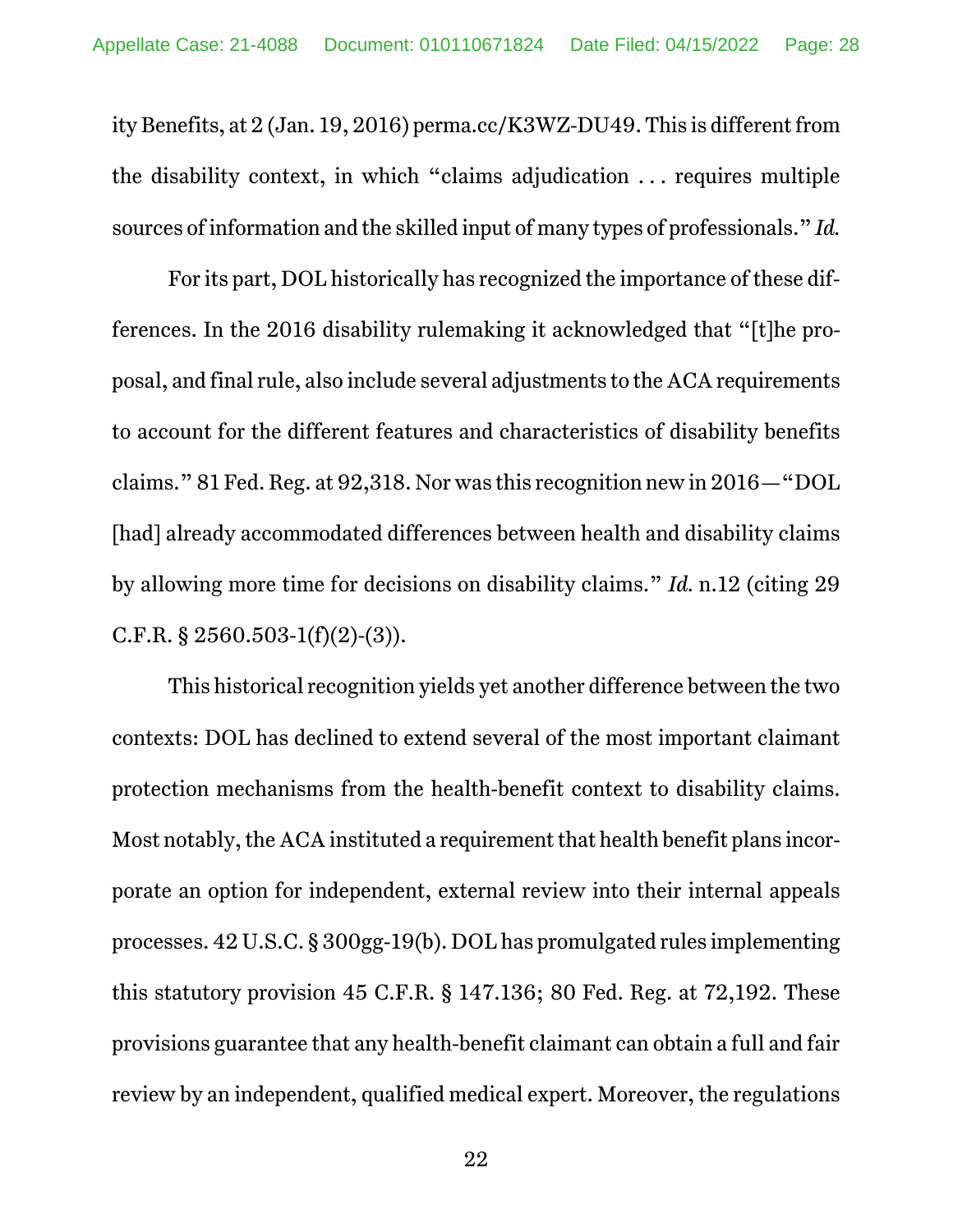go to great lengths to ensure that the external review is truly independent. Each plan or issuer "must contract with at least three (3) IROs for assignments . . . and rotate claims assignments among them." 45 C.F.R. § 147.136(d)(2)(iii)(2). Additionally, the "IRO may not be eligible for any financial incentives based on the likelihood that the IRO will support the denial of benefits." *Id.* § 147.136- (d)(2)(iii)(3). And the IRO review must be completely free for claimants. *Id.* § 147.136(d)(2)(iii)(4).

For one reason or another, DOL opted not to import these protections during the 2016 disability claim rulemaking. Instead, it designed and implemented a different set of protections. *See* 81 Fed. Reg. 92,319-20. The result was to "strengthen" the disability rules such that they provided a similar level or protection as in the health-benefit context, which had recently received an overhaul in the ACA. 81 Fed. Reg. at 92,317.

DOL evidently felt it achieved that goal. The result is that the two related (but different) contexts are covered by similar (but different) regulations that provide roughly equivalent levels of protection. This is a reasonable equilibrium that further rulemaking might upset. Importing additional procedural requirements from the disability-benefits context into the health-benefits context might be unnecessary, for example, because of the distinct but comprehensive IRO requirements that govern the latter but not the former.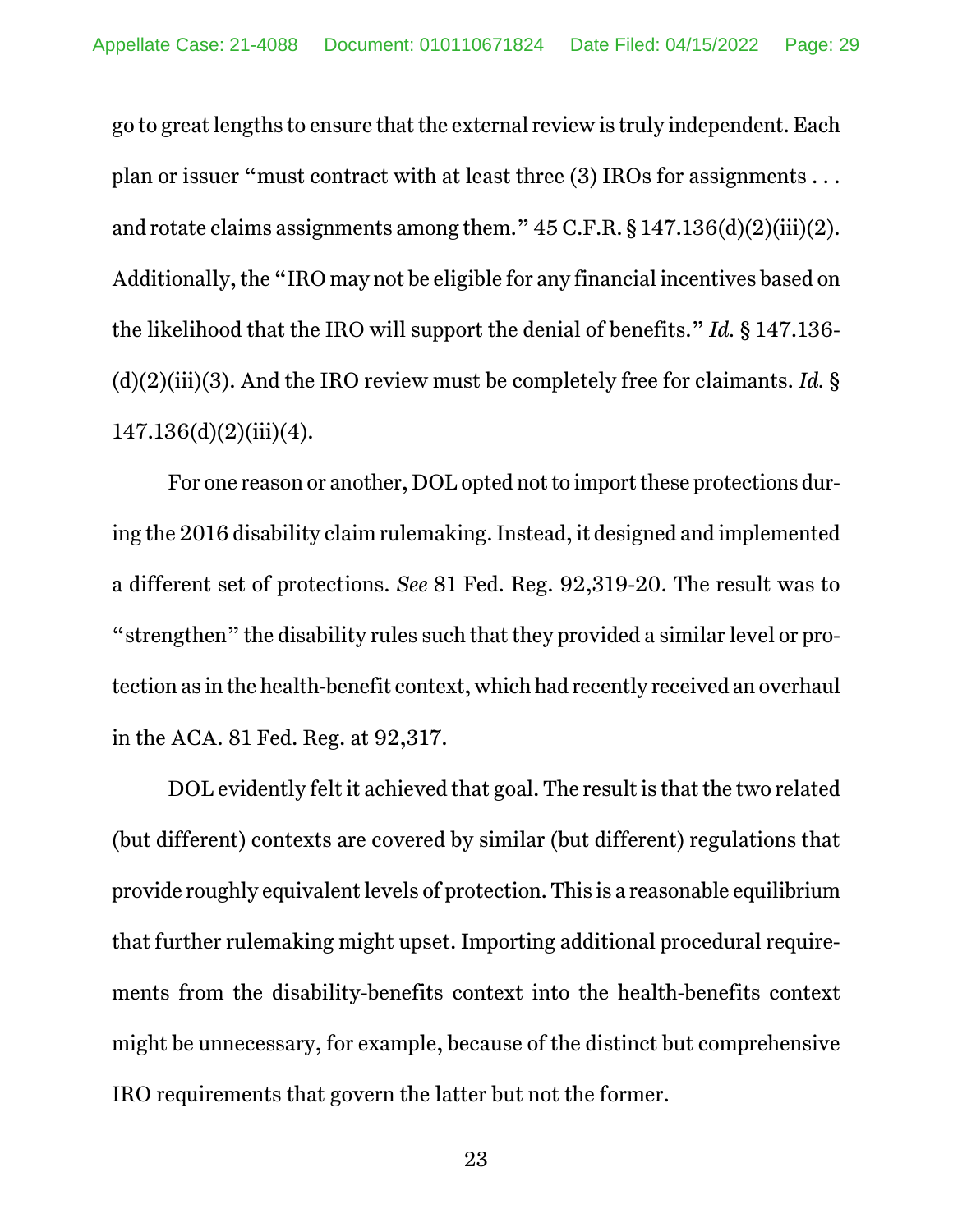Commenters have emphasized that "[i]t is precisely these distinctions that led to the claims procedure regulations being separated into two discrete components" more than two decades ago. ACLI Comment, *supra*, at 2. At a bare minimum, regulated members of the public—plans, their administrators and participants—all should have the opportunity to present their views about these differences before DOL undertakes the major policy changes reflected in its *amicus* brief in this case.

**2.** The public also must be allowed to comment on the administrative burdens that extending the disclosure requirements for disability-benefits determinations into the health-benefit context would impose on claim administrators. Commenters have historically highlighted these concerns as DOL has considered adopting or expanding claim denial protections. *See* NFL Plan Comment, *supra*, at 4-5; American Benefits Council, Comment on 2016 Claims Procedure Regulation Amendment for Plans Providing Disability Benefits, at 1-2 (Jan. 19, 2016) perma.cc/VJB9-EHE2. And the Supreme Court has recognized the tensions at issue between

Congress's desire to offer [claimants] enhanced protection for their benefits, on the one hand, and, on the other, its desire not to create a system that is so complex that administrative costs, or litigation expenses, unduly discourage employers from offering welfare benefit plans in the first place.

*Varity Corp. v. Howe*, 516 U.S. 489, 497 (1996).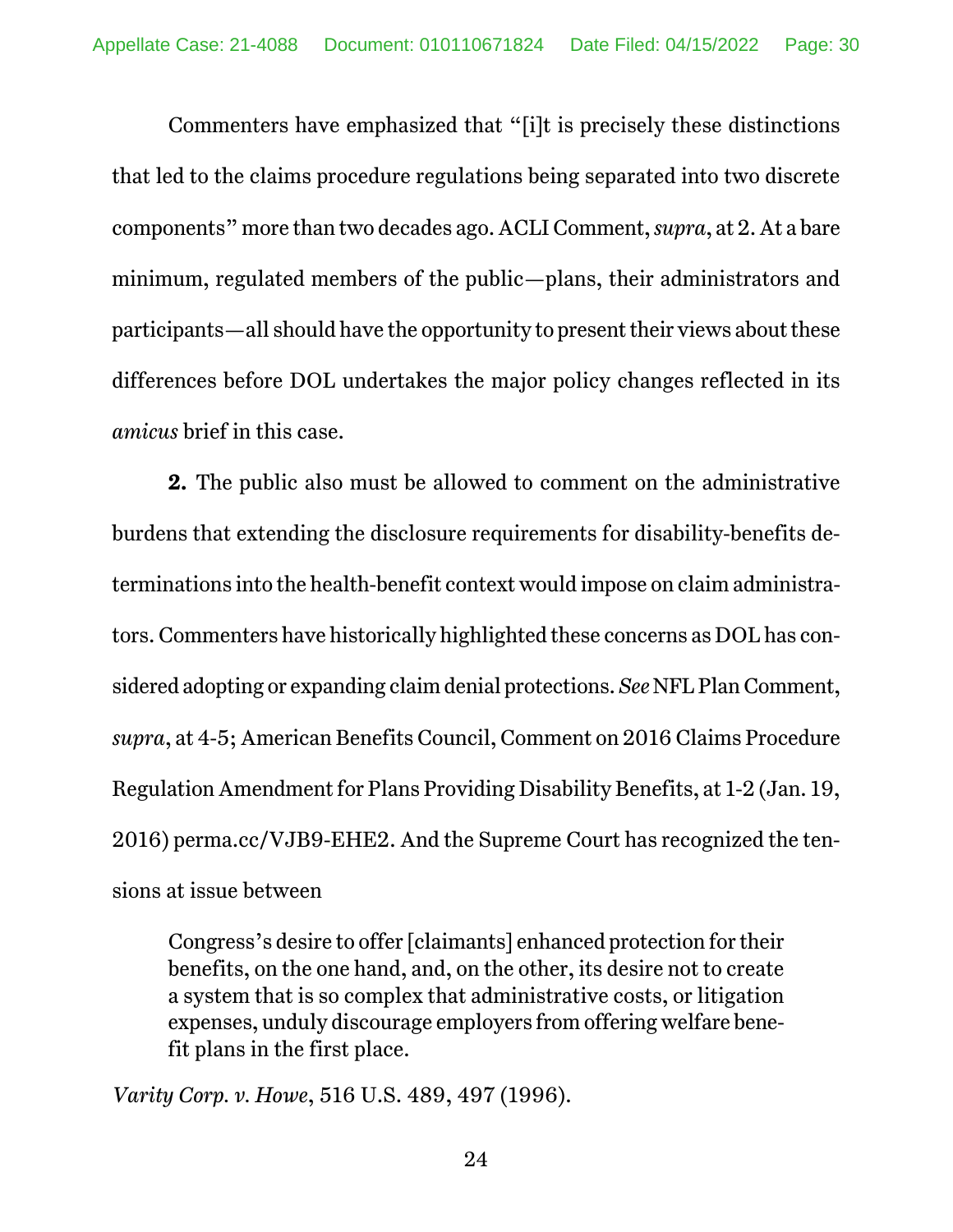Those concerns are implicated here, where DOL's rewrite of the regulations would drastically alter the requirements for health-benefit claim administration. As exemplified in this case, the industry practice is not to fully explain disagreements in medical necessity health-benefit denial letters. That is at least in part because the law does not currently require it. Extending the requirements from the disability context will thus impose burdens on claim administrators similar to those expressed by commenters on the 2016 disability rule. *See, e.g.*, National Business Group on Health, Comment on 2016 Claims Procedure Regulation Amendment for Plans Providing Disability Benefits at 2-3 (Jan. 19, 2016), perma.cc/NLD9-4VQY. This would require claims administrators to perform "a task that [they] generally will not have sufficient information or expertise to complete." *Id* at 2*.*

Additionally, "explaining the basis for disagreeing with a third party's disability determinations will substantially lengthen and complicate notices of adverse benefit determination." *Id.* These concerns are heightened by the fact that "[t]o ensure compliance, plans will likely feel compelled to provide highly detailed, technical explanations" which will "cause confusion for plan participants and increase plan costs without providing additional information that would assist a participant in evaluating his or her claim under the plan at issue." *Id.* at 2-3.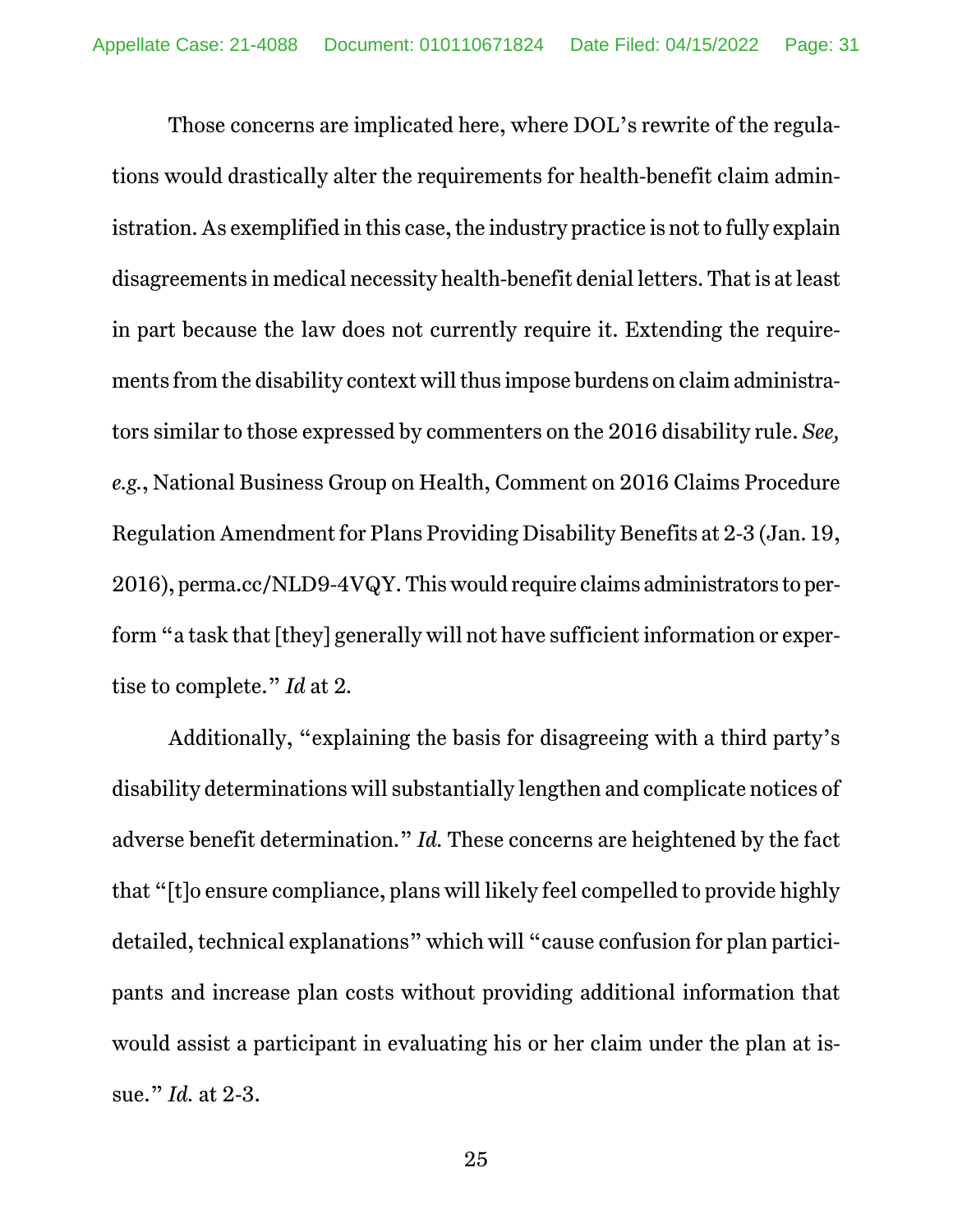Nor is it obvious that these additional burdens are at all justified by commensurate increases in benefits to claimants. Of course, DOL determined that the benefits were worth the costs when it adopted the procedural requirements for disability claims denials in 2016. But, again, the health-benefit context *already has* a set of procedural protections that are commensurate to those in the disability context. Given the myriad protections already afforded to claimants, it is unclear what additional benefits would accrue to claimants from DOL's proposed approach, if any—and how those benefits stack up against the costs.

Again, ERIC takes no position on these issues at this time. It reserves the right to develop its position following dialogue with its members—but only if DOL takes the steps necessary under the APA to trigger formal notice-andcomment rulemaking. The more basic point for now is simply that the APA long ago established a tried-and-true method for public participation in agency rulemakings, and DOL may not use this litigation as an end-run around the APA's promise of transparency, accountability, and public participation.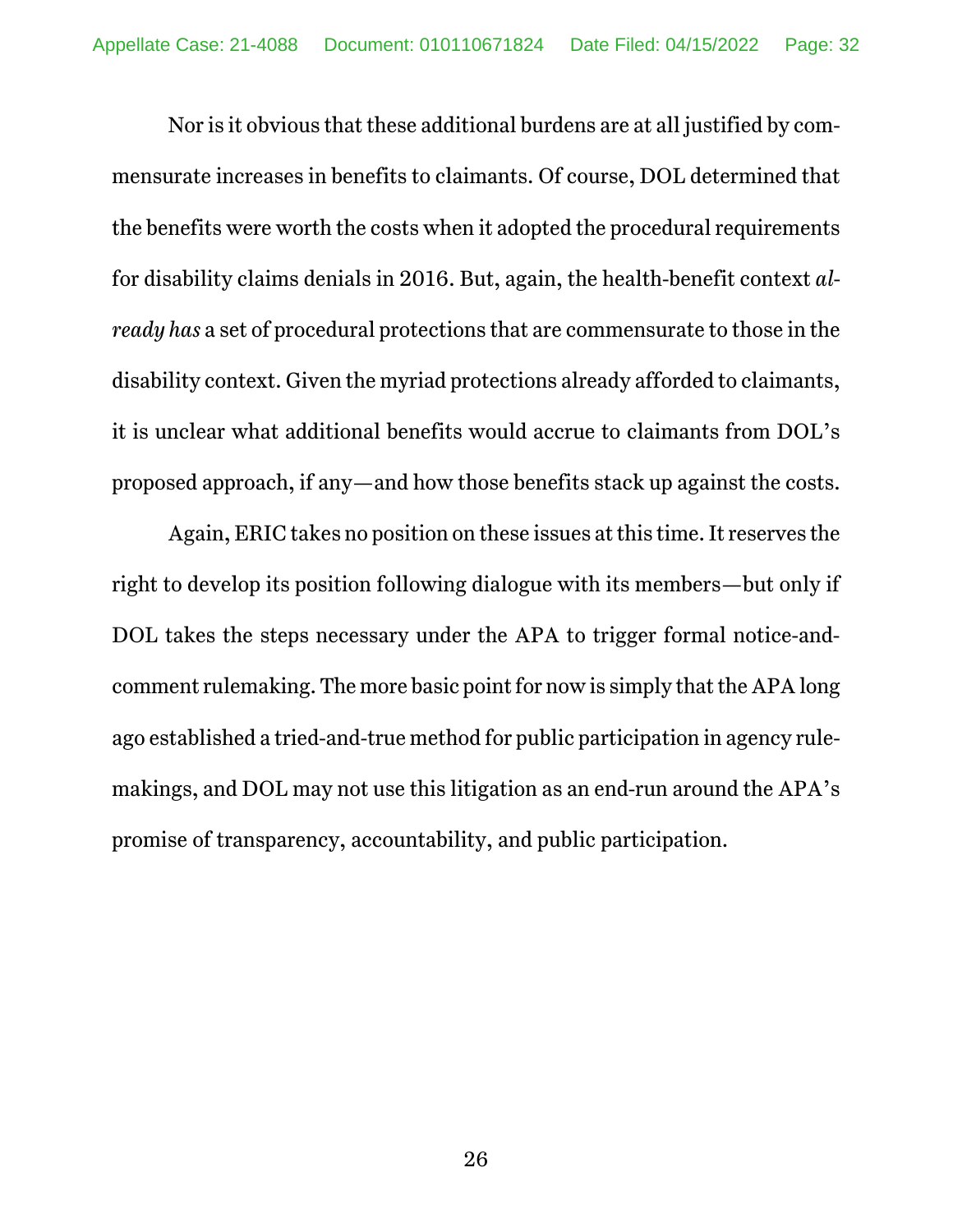## **CONCLUSION**

The Court should reject DOL's attempt to rewrite the governing ERISA

regulations.

Dated: April 15, 2022

Respectfully submitted,

/s/ *Michael B. Kimberly*

Andrew Liazos *McDermott Will & Emery LLP 200 Clarendon Street, Floor 58 Boston, MA 02116 (617) 535-4000* 

Michael B. Kimberly Charles Seidell *McDermott Will & Emery LLP 500 North Capitol Street NW Washington, DC 20001 (202) 756-8000* 

*Counsel for amicus ERISA Industry Committee*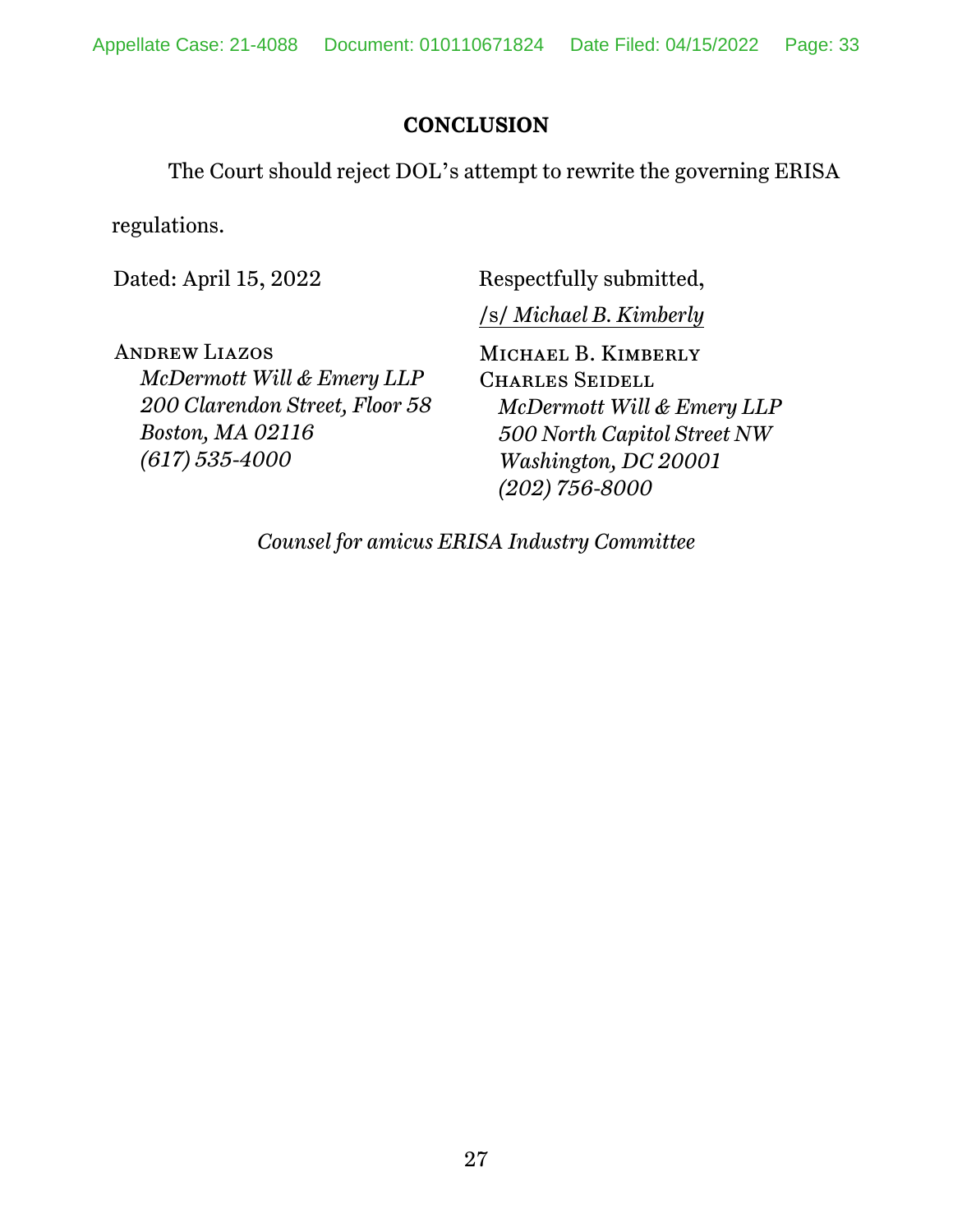#### **CERTIFICATE OF COMPLIANCE**

Undersigned counsel for intervenors certifies that this brief (i) complies with the type-volume limitation of Federal Rule of Appellate Procedure 29(a)(5) because it contains 5,654 words, including footnotes and excluding the parts of the brief exempted by Rule 32(f); and (ii) complies with the typeface requirements of Rule 32(a)(5) and Circuit Rule 32(A) and the type-style requirements of Rule 32(a)(6) because it has been prepared using Microsoft Office Word and is set in Century Supra in 14 points.

Dated: April 15, 2022 /s/ *Michael B. Kimberly* 

#### **CERTIFICATE OF DIGITAL SUBMISSION**

Pursuant to 10th Circuit Rule 25, I hereby certify that with respect to the foregoing brief: (i) all required privacy redactions have been made in accordance with 10th Circuit Rule 25.5; (ii) if filing of hardcopies is required, this ECF submission is an exact copy of those documents; (iii) this digital submission has been scanned for viruses and it is free of viruses.

Dated: April 15, 2022 /s/ *Michael B. Kimberly*